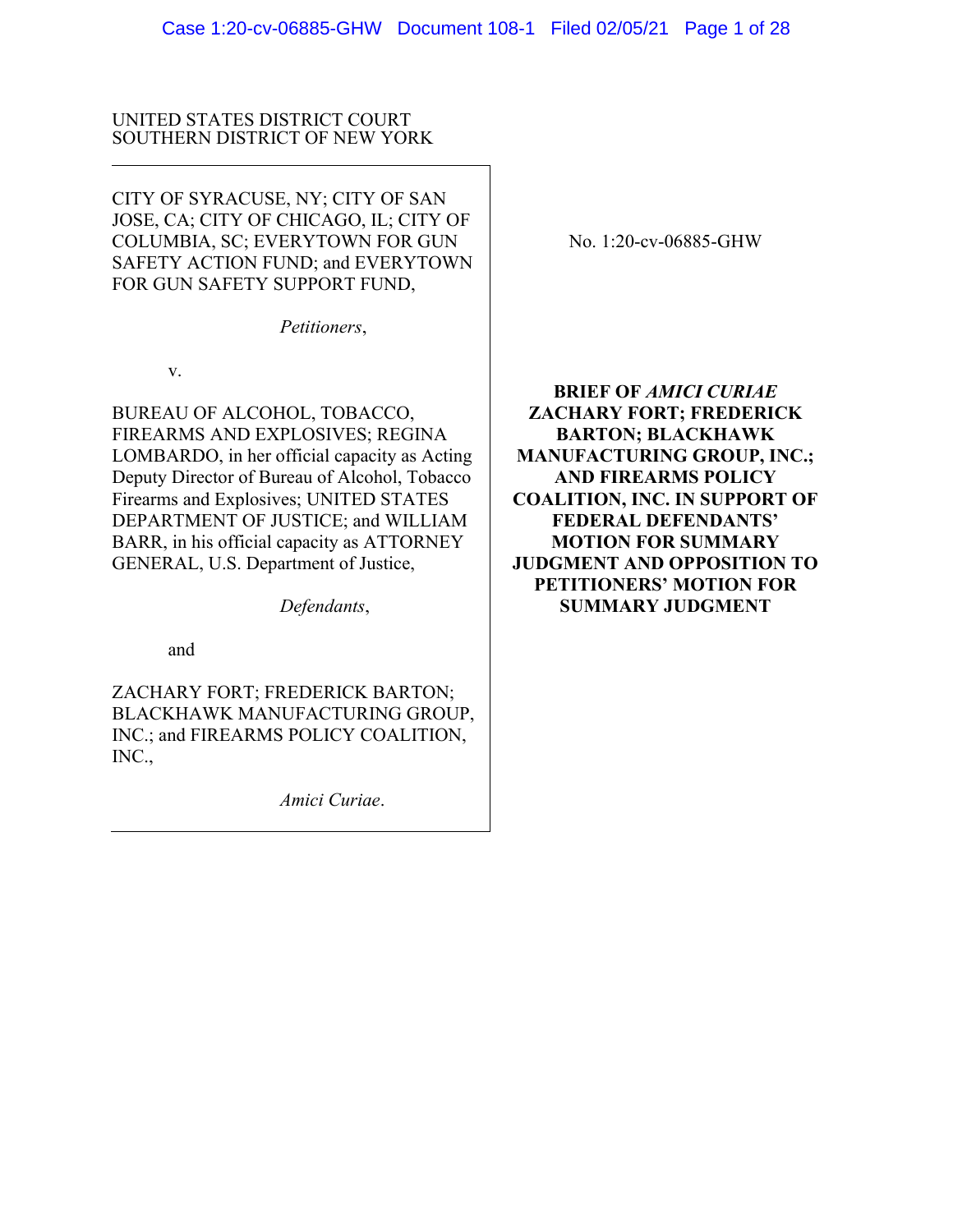# **TABLE OF CONTENTS**

# **Page**

| I.   |                                                                                                                                       |                                                                                                                | $\overline{7}$ |
|------|---------------------------------------------------------------------------------------------------------------------------------------|----------------------------------------------------------------------------------------------------------------|----------------|
| II.  | Neither ATF Ruling 2015-1 Nor ATF's Q&As Are Final Agency Actions<br>Relating To The ATF's Application Of The Definition Of "Firearm" |                                                                                                                | 13             |
|      | A.                                                                                                                                    | ATF Ruling 2015-1 is Neither Reviewable, Nor is the<br>Definition of "Firearm" Within the Scope of that Ruling | 13             |
|      | <b>B.</b>                                                                                                                             |                                                                                                                | 17             |
| III. | The ATF's "Mechanistic Approach" Is A Correct Application Of<br>"Readily Convertible," As A Matter Of Law, And Cannot Be              |                                                                                                                |                |
|      |                                                                                                                                       |                                                                                                                | 18             |
|      |                                                                                                                                       |                                                                                                                |                |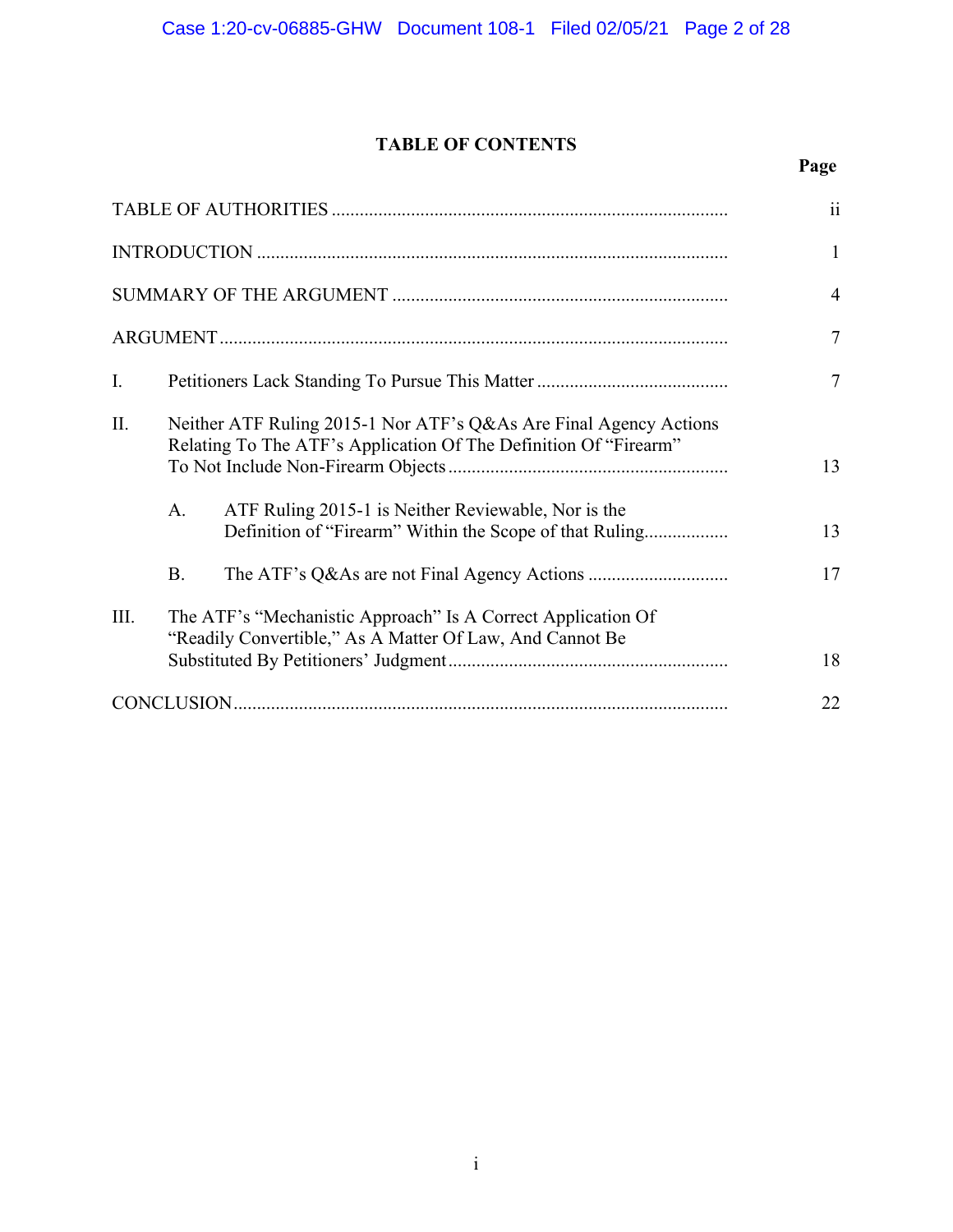# **TABLE OF AUTHORITIES**

| Case                                                              | Page   |
|-------------------------------------------------------------------|--------|
| Allen v. Wright,                                                  | 8      |
| American Canoe Ass'n, Inc. v. City of Louisa Water & Sewer Com'n, | 11     |
| ASARCO Inc. v. Kadish,                                            | 8      |
| Bennett v. Spear,                                                 | 13, 17 |
| Chicago & Southern Air Lines, Inc. v. Waterman S.S. Corp.,        | 13     |
| Christensen v. Harris County,                                     | 19     |
| Dept. of Homeland Security v. Regents of the Univ. of Cal.,       | 19, 21 |
| Dunn-McCampbell Royalty Interest, Inc. v. National Park Serv.,    | 14     |
| FCC v. Fox Television Stations, Inc.,                             | 19     |
| Golden and Zimmerman, L.L.C. v. Domenech,                         | 17, 18 |
| James Madison Ltd. by Hecht v. Ludwig,                            | 14     |
| Japan Whaling Assoc. v. Am. Cetacean Soc'y,                       | 10, 11 |
| Kisor v. Wilkie,                                                  | 19     |
| Lujan v. Defenders of Wildlife,                                   | 7, 8   |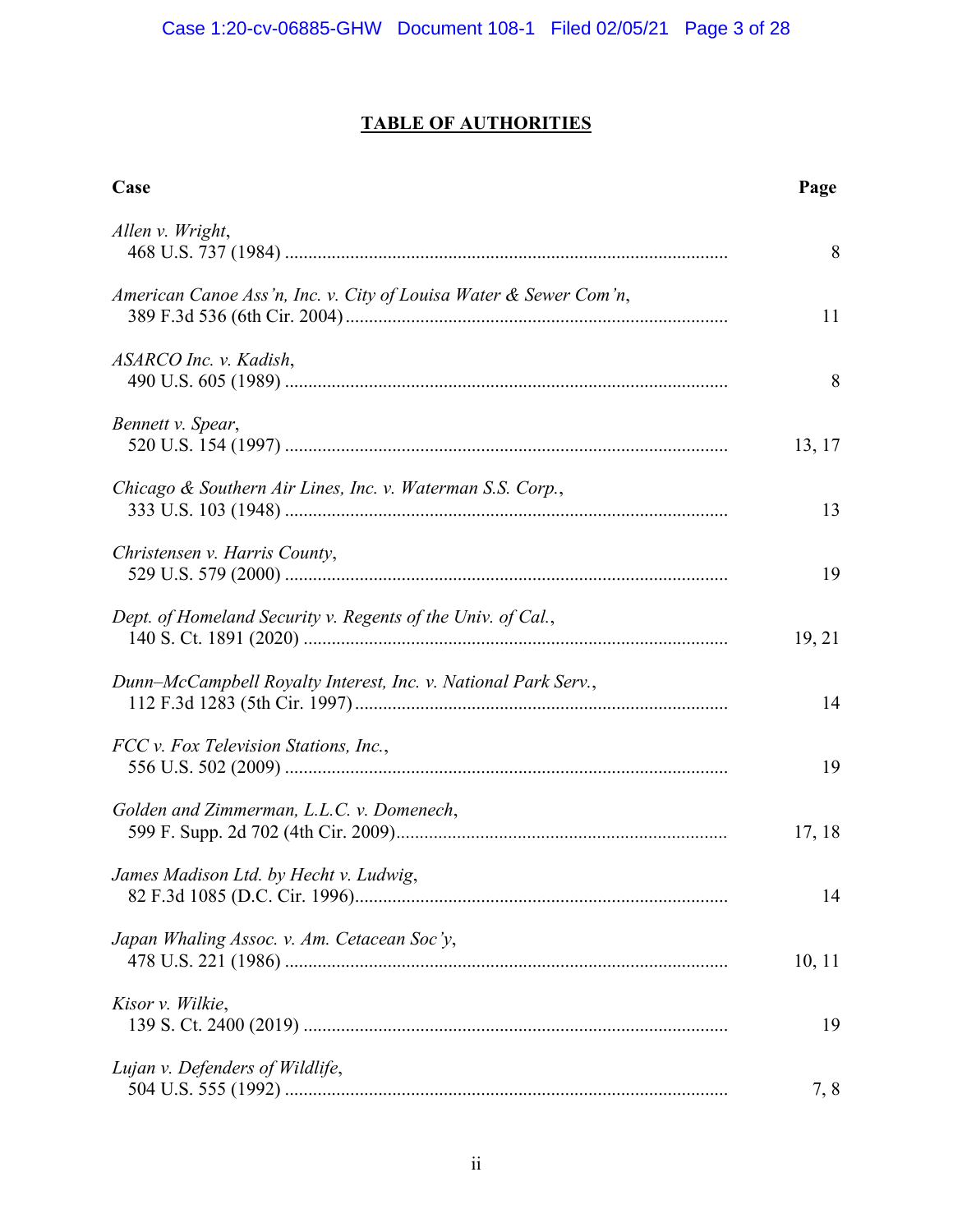| Lujan v. National Wildlife Federation,                                      | 16         |
|-----------------------------------------------------------------------------|------------|
| McHugh v. Rubin,                                                            | 16         |
| NAACP v. Button,                                                            | 11         |
| Norton v. Southern Utah Wilderness Alliance,                                | 16         |
| Pennsylvania Dep't of Public Welfare v. U.S. Dep't of Health & Human Serv., | 14         |
| Perales v. Sullivan,                                                        | 19, 21     |
| Polanco v. U.S. Drug Enforcement Admin.,                                    | 14         |
| Port of Boston Marine Terminal Assn. v. Rederiaktiebolaget Transatlantic,   | 13         |
| Salazar v. King,                                                            | 13         |
| Schmier v. U.S. Court of Appeals for Ninth Circuit,                         | 10, 11, 12 |
| Sierra Club v. Hickel,                                                      | 10         |
| Sierra Club v. Morton,                                                      | 10, 11, 12 |
| Sierra Club v. SCM Corp.,                                                   | 10         |
| Sierra Club v. Slater,                                                      | 13         |
| Simon v. Eastern Kentucky Welfare Rights Organization,                      | 8          |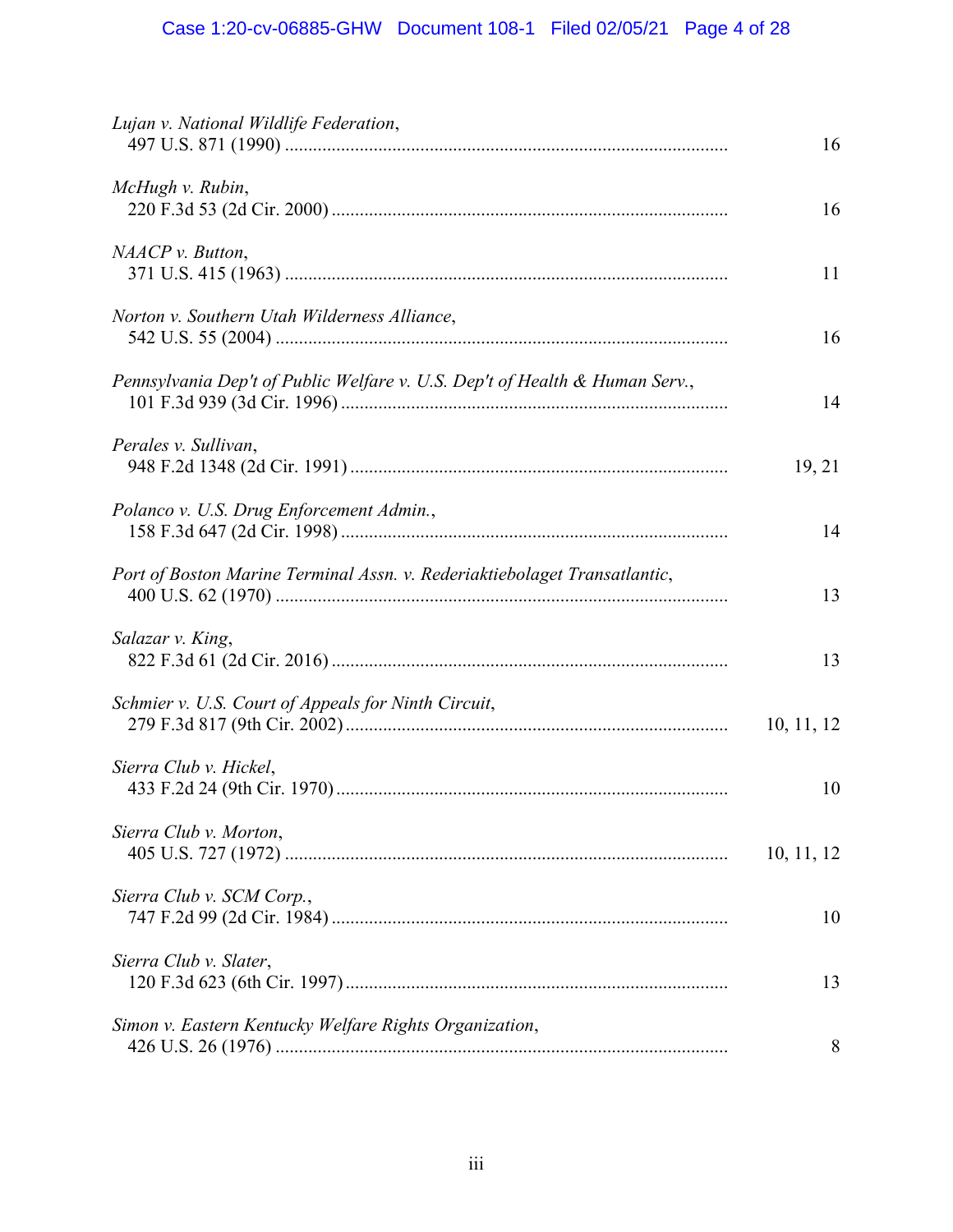| Spokeo, Inc. v. Robins,                                                                                                                                                                                                                                                                                                                                                        | 7              |
|--------------------------------------------------------------------------------------------------------------------------------------------------------------------------------------------------------------------------------------------------------------------------------------------------------------------------------------------------------------------------------|----------------|
| SurvJustice v. DeVos,<br>No. 18-cv-00535-JSC, 2019 WL 5684522 (N.D. Cal. Nov. 1, 2019)                                                                                                                                                                                                                                                                                         | 15, 18         |
| Warth v. Seldin,                                                                                                                                                                                                                                                                                                                                                               | 8              |
| <b>Statutes</b>                                                                                                                                                                                                                                                                                                                                                                |                |
| $5 \text{ U.S.C.} \$ $702 \dots 100 \dots 100 \dots 100 \dots 100 \dots 100 \dots 100 \dots 100 \dots 100 \dots 100 \dots 100 \dots 100 \dots 100 \dots 100 \dots 100 \dots 100 \dots 100 \dots 100 \dots 100 \dots 100 \dots 100 \dots 100 \dots 100 \dots 100 \dots 100 \dots 100 \dots 100 \dots 100 \dots 100 \dots 100 \dots 100 \dots 100 \dots 100 \dots 100 \dots 100$ | 7, 10, 12      |
|                                                                                                                                                                                                                                                                                                                                                                                | 13, 15         |
|                                                                                                                                                                                                                                                                                                                                                                                | 15, 16, 19     |
|                                                                                                                                                                                                                                                                                                                                                                                | 3, 18, 20      |
|                                                                                                                                                                                                                                                                                                                                                                                | 15             |
|                                                                                                                                                                                                                                                                                                                                                                                | 2, 17          |
|                                                                                                                                                                                                                                                                                                                                                                                | 2, 17          |
|                                                                                                                                                                                                                                                                                                                                                                                | 4              |
|                                                                                                                                                                                                                                                                                                                                                                                | $\overline{4}$ |
|                                                                                                                                                                                                                                                                                                                                                                                | 4              |
|                                                                                                                                                                                                                                                                                                                                                                                | 2, 15, 17      |
|                                                                                                                                                                                                                                                                                                                                                                                | 13             |
| <b>Rules</b>                                                                                                                                                                                                                                                                                                                                                                   |                |
|                                                                                                                                                                                                                                                                                                                                                                                | 23             |
|                                                                                                                                                                                                                                                                                                                                                                                | -1             |
|                                                                                                                                                                                                                                                                                                                                                                                | 11             |
| <b>Regulations</b>                                                                                                                                                                                                                                                                                                                                                             |                |
|                                                                                                                                                                                                                                                                                                                                                                                | 2, 21          |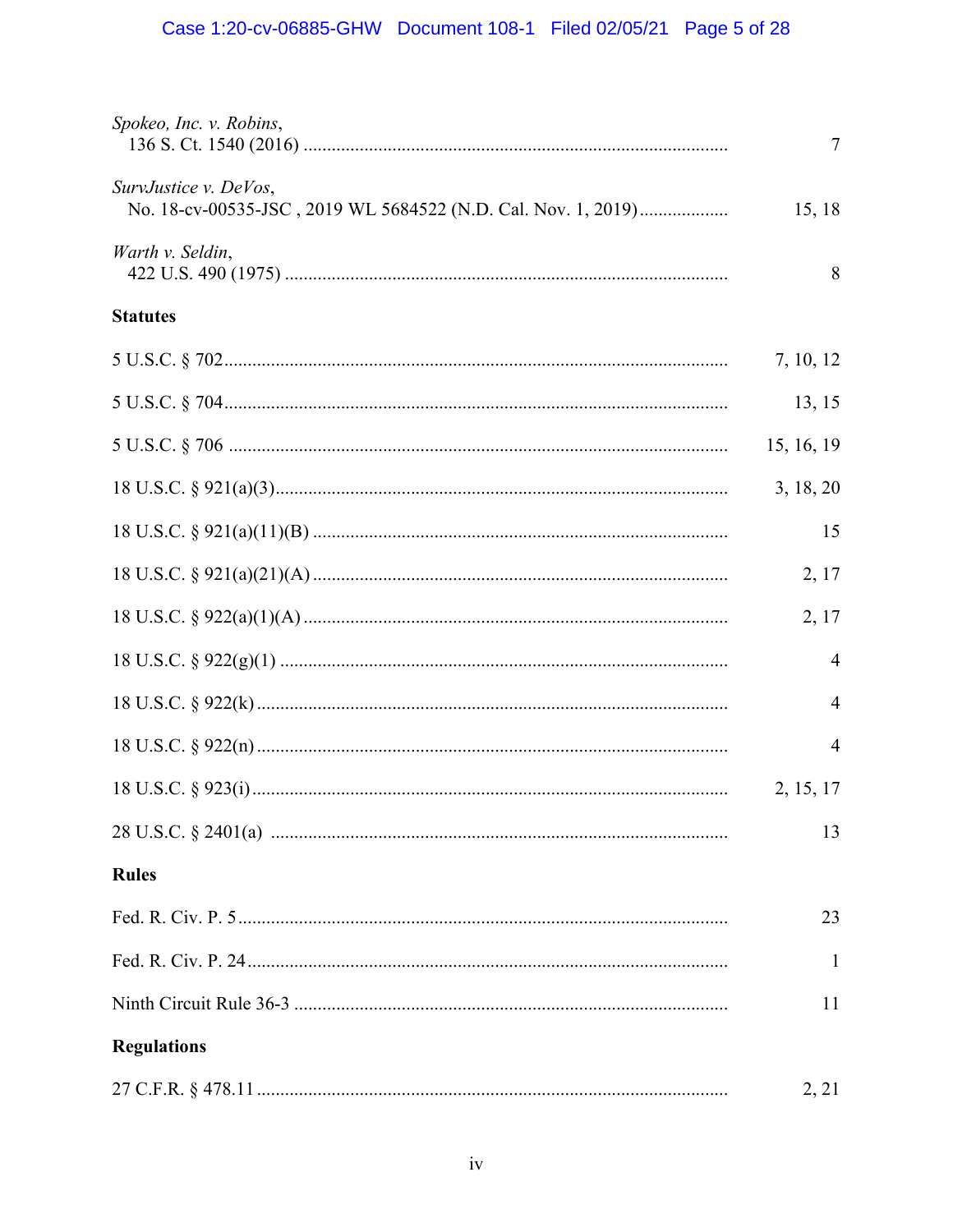## Case 1:20-cv-06885-GHW Document 108-1 Filed 02/05/21 Page 6 of 28

*Amici curiae* Zachary Fort; Frederick Barton; BlackHawk Manufacturing Group, Inc., d/b/a 80% Arms ("80% Arms"); and Firearms Policy Coalition, Inc. ("*Amici*") have a direct and personalized interest in this matter. That interest has been recognized by this Court. ECF No. 83, at 5 (holding that *Amici* "have asserted a sufficient interest in the outcome of this case," and "have shown that their interests may be impaired by invalidation of the ATF's interpretive rule and determination letters"). 1 After denying *Amici*'s motion to intervene, the Court nevertheless invited Amici to file an *amici curiae* brief. ECF No. 83.<sup>2</sup> Accordingly, *Amici* file this brief in support of Federal Defendants' Motion for Summary Judgment and Opposition to Petitioners' Motion for Summary Judgment, ECF Nos. 97–100, and respectfully request that this Court enter summary judgment in favor of Federal Defendants on each of Petitioners' claims for relief, ECF No. 11, at 45–51.

#### **INTRODUCTION**

The cities of Syracuse, NY; San Jose, CA; Chicago, IL; and Columbia, SC (collectively, "the Cities"); as well as Everytown for Gun Safety Action Fund and Everytown for Gun Safety Support Fund (collectively "Everytown," and as to all of these parties, "Petitioners") advance a radical theory regarding the proper application of the definition of "firearm" in the Gun Control Act of 1968 ("GCA"). Petitioners' theory—based on the subjective assessment of the time required,<sup>3</sup> or ease, of converting an object into a firearm—is intended to replace the longstanding

<sup>1</sup> All CM/ECF citations in this letter motion are to the Court's electronically maintained docket in this matter, and all pin cites are to the page number applied by the CM/ECF system, not to the filing's internal pagination numbers.

<sup>&</sup>lt;sup>2</sup> With respect, *Amici* reserve their argument that they are entitled to intervention as of right, pursuant to Federal Rule of Civil Procedure 24(a), or, in the alternative, permissive intervention, pursuant to Federal Rule of Civil Procedure 24(b). *See* ECF Nos. 43, 44, 65. *Amici* have appealed this Court's Order, ECF No. 83, denying *Amici* intervention, ECF No. 101. *Amici* file this brief in order to advance their arguments and defend their substantial interests—to the extent possible as *amici curiae*.

<sup>&</sup>lt;sup>3</sup> Such theory is highly subjective and would be dependent on skill, expertise, hardware, tools, and many other, unascertainable, factors. Given the subjectivity and factors involved, this would be highly susceptible to abuse.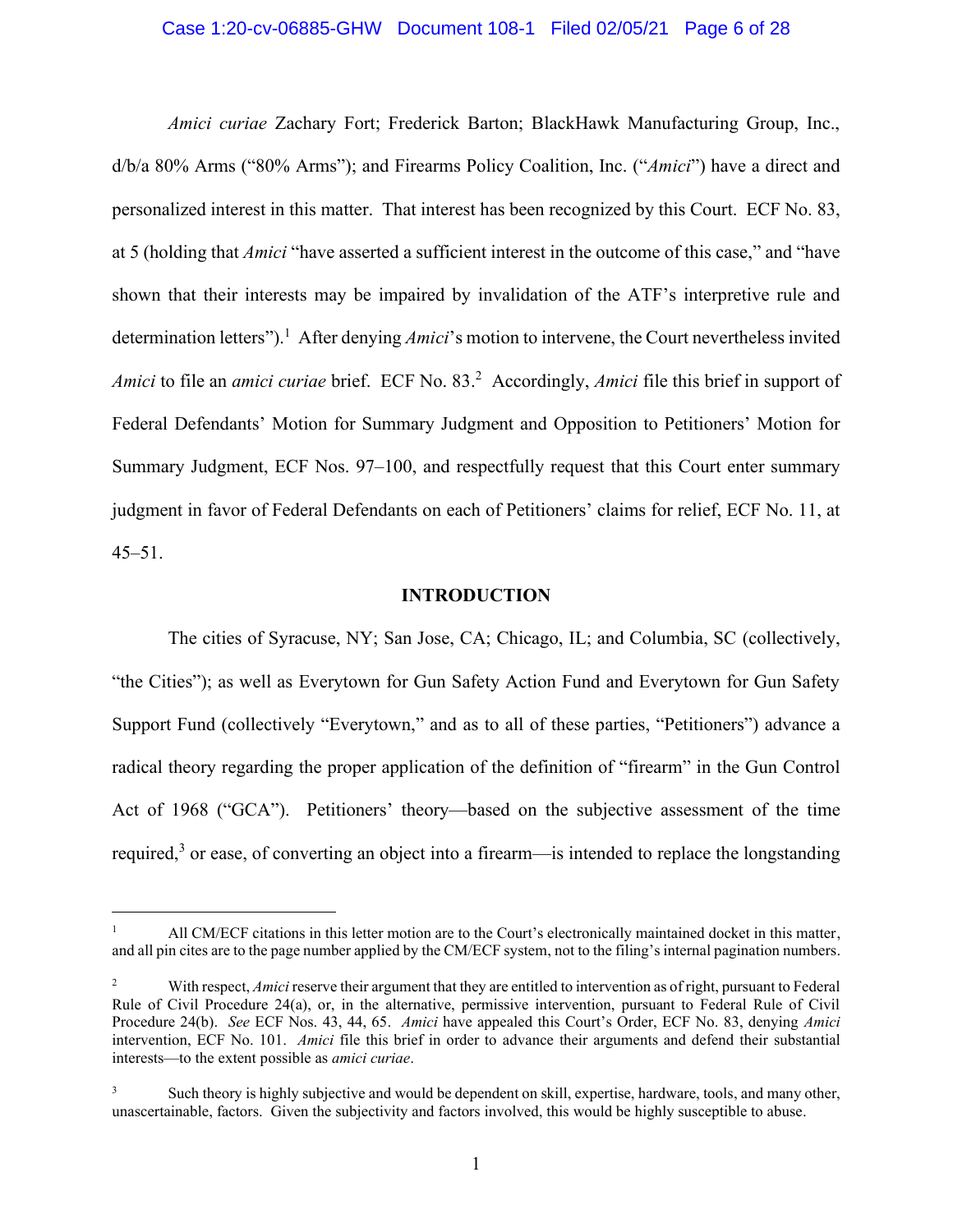## Case 1:20-cv-06885-GHW Document 108-1 Filed 02/05/21 Page 7 of 28

definition applied by the Bureau of Alcohol, Tobacco, Firearms, and Explosives ("ATF"). The ATF, however, has applied the same definition of "firearm," including a "firearm frame or receiver," for decades—dating back to at least the 1980s—by specifically focusing on the extent of the manufacturing processes remaining, which is, as a matter of law, the correct application of the ATF's regulatory authority under the GCA.

The competing terms used by the parties are misleading because of the underlying issue. The term "ghost gun," used by Petitioners, has no federally recognized definition, is used merely to convey a negative connotation, and, in fact, assumes Petitioners' preferred, but legally infirm, interpretation of "firearm." Even the terms "unfinished frame" and "unfinished receiver," used by the ATF, are not federally recognized, and give rise to troubling legal implications—the objects at issue in this case are neither "frames" nor "receivers," both of which have a recognized federal definition. 4

Instead, the objects at issue here are simply materials that individuals can purchase in order to continue the longstanding, legal tradition of self-manufacturing personal use firearms.<sup>5</sup> They are no more "ghost guns," or "unfinished frames or receivers," than a block of aluminum. These objects, which vary widely, are colloquially referred to in the firearms industry as "receiver blanks," "frame blanks," "partially-manufactured frames," "partially-manufactured receivers," "80% frames," "80% receivers," "unfinished frames," or "unfinished receivers," and are referred to as such for marketing purposes. *Amici*, however, will continue to refer to them as "Non-Firearm Objects"—because they are exactly that. These objects are not "ghost" or "unfinished" versions

<sup>4</sup> "Firearm frame or receiver. That part of a firearm which provides housing for the hammer, bolt or breechblock, and firing mechanism, and which is usually threaded at its forward position to receive the barrel." 27 C.F.R. § 478.11.

<sup>5</sup> Individuals who manufacture firearms for personal use are not regulated under the GCA. *See* 18 U.S.C. §§ 921(a)(21)(A), 922(a)(1)(A), 923(i); *see also* ATF Br. at 23.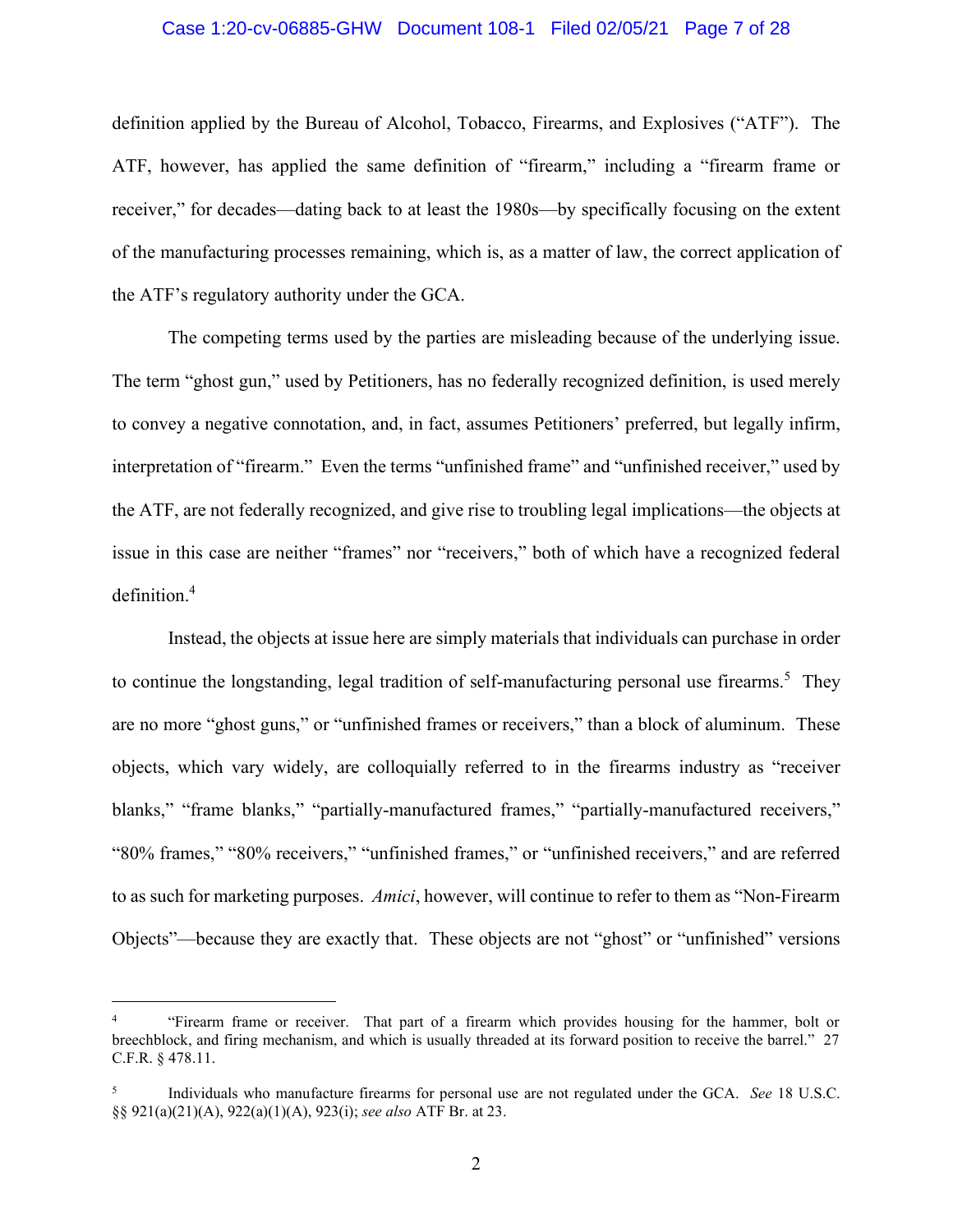## Case 1:20-cv-06885-GHW Document 108-1 Filed 02/05/21 Page 8 of 28

of "firearms," nor do they fit the legal definition of "weapon[s] which will or [are] designed to or may be readily converted to expel a projectile by the action of an explosive," nor are they so intrinsically related as to bear those labels. 18 U.S.C.  $\S 921(a)(3)$ . A pressure cooker, by analogy, is not a "ghost explosive" or an "unfinished explosive," but rather a generally unregulated object that only becomes dangerous when it is manufactured into something else. Similarly, based on the actual language of the GCA, the objects at issue here are unequivocally not "firearms."

Petitioners, however, seek to force the ATF to abandon its longstanding application of the definition of "firearms," and adopt an interpretation that would require the federal government to regulate Non-Firearm Objects as if they were firearms. In so doing, Petitioners ask this Court to force the ATF to go beyond its congressionally mandated authority and regulate objects that cannot be regulated by the ATF under the GCA.

Petitioners' proposed definition would lead to absurd results. Millions of ordinary objects and raw materials that Americans use or interact with on a daily basis would be swept in, simply because it would not take "too much time"—for *some* person, under *some* set of circumstances to manufacture those objects into firearms. Individuals have constructed firearms out of everything from plumbing materials, to a shovel, to 2 x 4 blocks of wood and nails.  $6$  The adoption of Petitioners' proposed definition would essentially require the ATF to regulate numerous objects found at your local Home Depot store, merely because of the time arguably or theoretically involved in construction.

<sup>6</sup> *See* Chris Eger, *Richardson Industries M5 Philippine Guerrilla Gun: A Gun to get a Gun*, GUNS.COM (May 14, 2017 04:16 PM), https://www.guns.com/news/2017/05/14/richardsons-philippine-guerrilla-gun-a-gun-to-get-agun/; Nick Leghorn, *Turning Ploughshares into Swords: Man Builds AK-47 from Shovel*, THE TRUTH ABOUT GUNS (Nov. 23, 2012), https://www.thetruthaboutguns.com/turning-ploughshares-into-swords-man-builds-ak-47-fromshovel/; *The Assault 2x4*, JEFENRY.COM (Sept. 24, 2015), http://jefenry.com/main/2x4Rifle.php.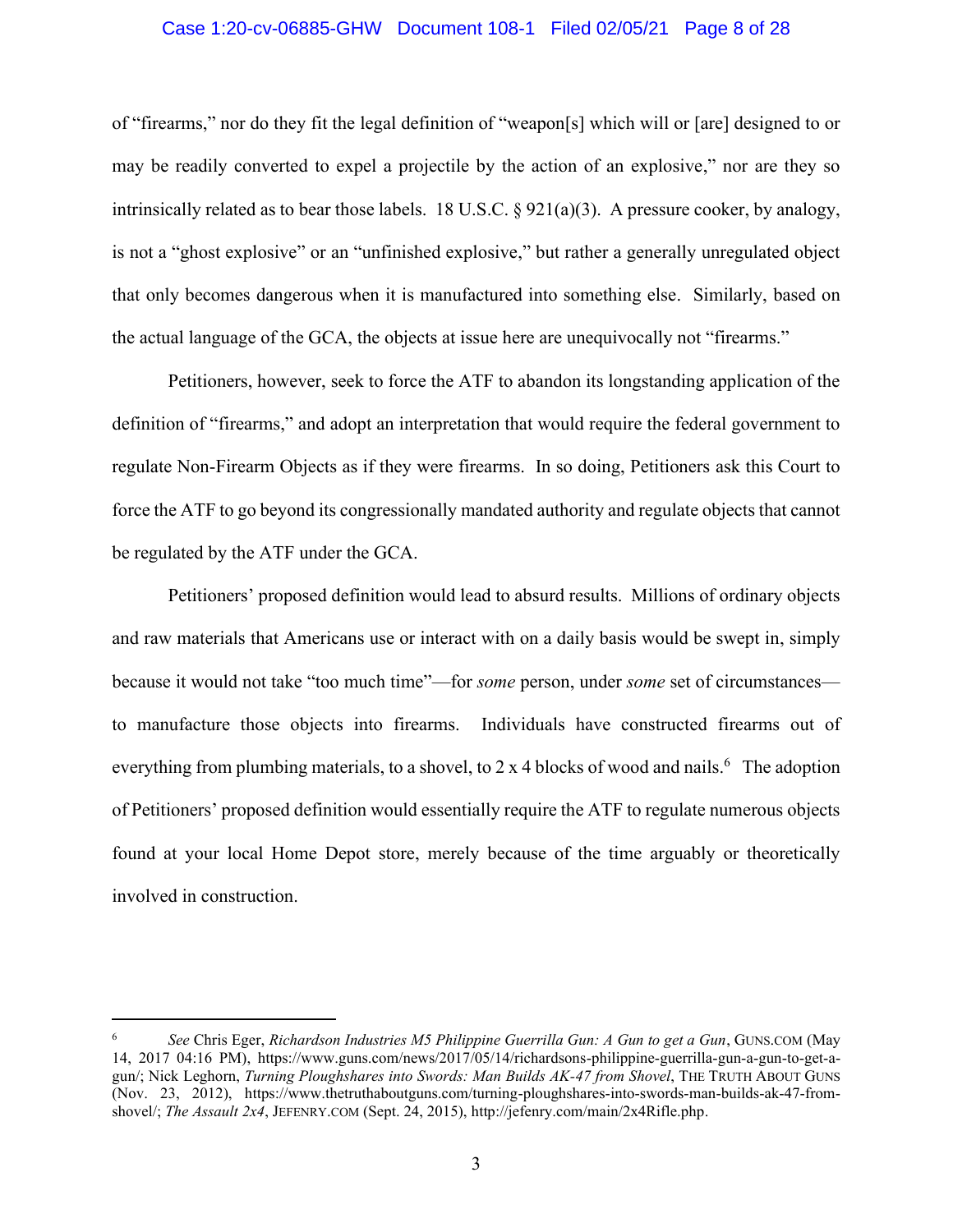## Case 1:20-cv-06885-GHW Document 108-1 Filed 02/05/21 Page 9 of 28

As accurately noted by the ATF, "individuals who wish to obtain unfinished frames and receivers that are not subject to the GCA's requirements will still be able to do so and undertake whatever effort would be necessary to ultimately use those objects as part of a firearm." ATF Br. at 23. Criminals will continue to manufacture firearms out of everyday objects—a practice that is already illegal. *See* 18 U.S.C. § 922(g), (n) (prohibiting certain "criminals" from possessing firearms, including fugitives from justice, those convicted of a misdemeanor crime of domestic violence, and even certain indicted individuals). Criminals will continue to purchase illicit firearms or file off serial numbers—which is also illegal. *See* 18 U.S.C. § 922(k) (prohibiting possession of a firearm with "the manufacturer's serial number removed, obliterated, or altered"). And convicted felons, and some misdemeanants, are already prohibited from manufacturing Non-Firearm Objects into firearms. *See* 18 U.S.C. § 922(g)(1) (prohibiting anyone convicted of a crime punishable by more than one year's imprisonment from possessing a firearm). This Court should, therefore, not set public policy by expanding the scope of the GCA on the basis of Petitioners' unfounded assertions that it will stop criminals from accessing firearms. That prerogative is left to Congress.

#### **SUMMARY OF THE ARGUMENT**

*Amici* respectfully request that this Court enter summary judgment in favor of Federal Defendants, and against Petitioners, on each of their claims for relief. *Amici* will not, however, specifically address Petitioners' fifth claim for relief, relating to undue delay, <sup>7</sup> *Complaint* at 49– 50, Pet. Br. at 42–47; and instead incorporate Federal Defendants' arguments by reference, ATF

*Amici* do note, however, that there can be no undue delay in responding to a petition for review if the "action" petitioned is not reviewable. Based on this, there can be no undue delay in the ATF's not reviewing ATF Ruling 2015-1 nor ATF's Q&As. *See*, *infra*, Section II.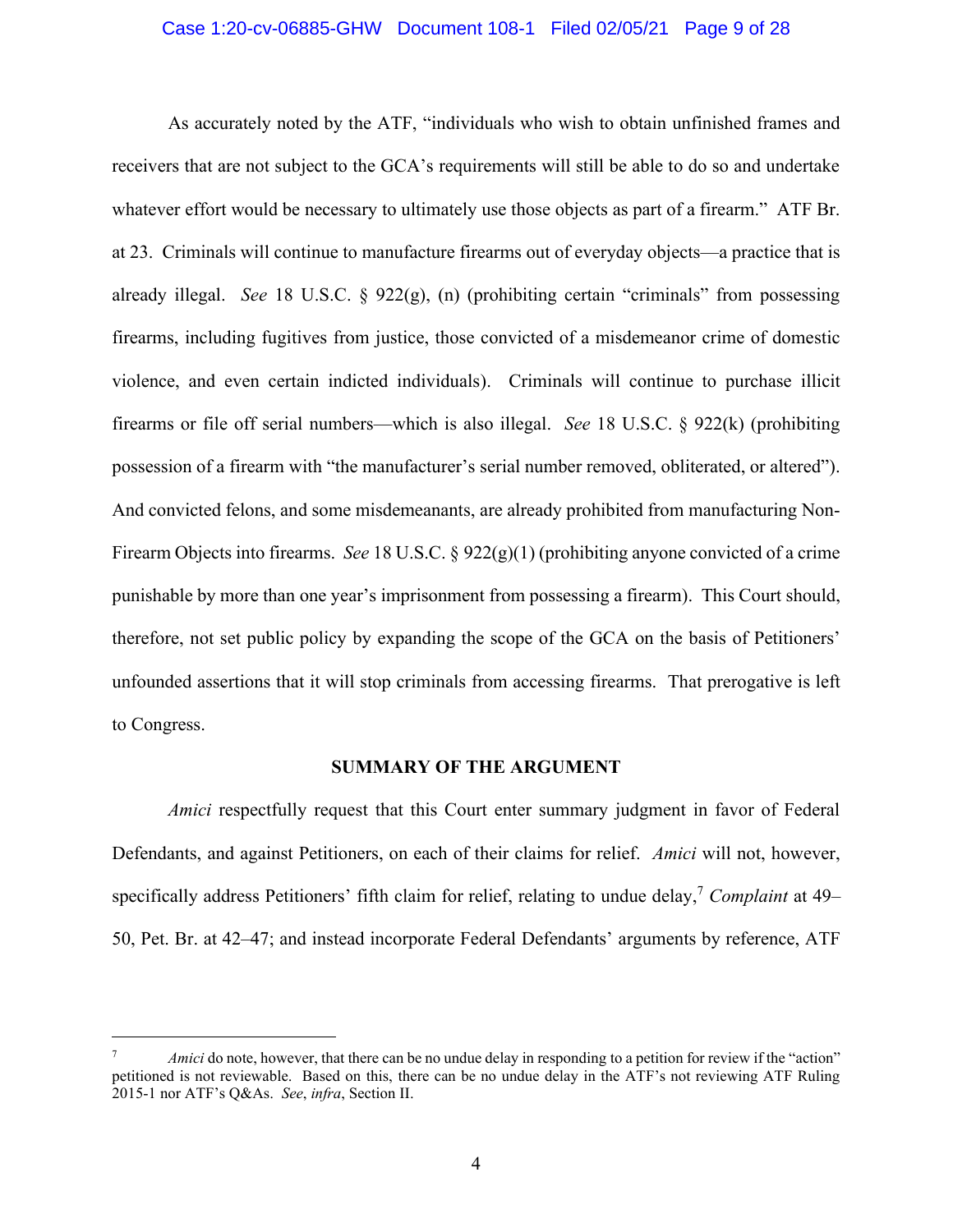## Case 1:20-cv-06885-GHW Document 108-1 Filed 02/05/21 Page 10 of 28

Br. at 51–56. 8 *Amici*, instead, elucidate additional defects in Petitioners' standing, address the challengeability—or lack thereof—of ATF Ruling 2015-1 and the ATF's question and answer section of its website ("Q&As"), and provide additional support for the ATF's legally correct application of the definition of "firearm."

*First*, in addition to the arguments presented by Federal Defendants establishing Petitioners' lack of standing, there remain two additional issues. As it relates to traceability, the Cities have failed to adequately support their claim that they are injured by the ATF's application of the definition of "firearm" because criminals prefer to use firearms manufactured from Non-Firearm Objects to commit crime. The Cities have no basis to argue that they suffer an injury in fact, caused by the ATF, that is redressable by this Court, due to the unregulated sale of Non-Firearm Objects. Additionally, for the purposes of Everytown's standing inquiry, the organization cannot establish organizational standing in this matter given a lack of injury to the organization, and thus, as a result, also cannot argue that it represents the "public benefit." Accordingly, each Petitioner lacks standing to pursue this matter.

*Second*, neither ATF Ruling 2015-1 nor the ATF's Q&As constitute challengeable final agency actions under the APA in this matter. Neither resulted in legal consequences, which is the standard for final agency action under the APA. Further, the scope of Ruling 2015-1 does not encompass the relief Petitioners request because the Ruling does not establish or conclusively interpret the definition of "firearm" as it relates to Non-Firearm Objects. Even if ATF Ruling 2015-1 were challengeable, ATF Ruling 2015-1 is specifically limited to the question of whether Federal Firearms Licensees ("FFL") or unlicensed machine shops can manufacture a firearm from

<sup>8</sup> *Amici* seek to incorporate these arguments to ensure they are preserved should *Amici* be successful in their appeal and are granted intervention in this matter, and should Federal Defendants, for any reason, cease to zealously litigate their motion for summary judgment or this matter as a whole.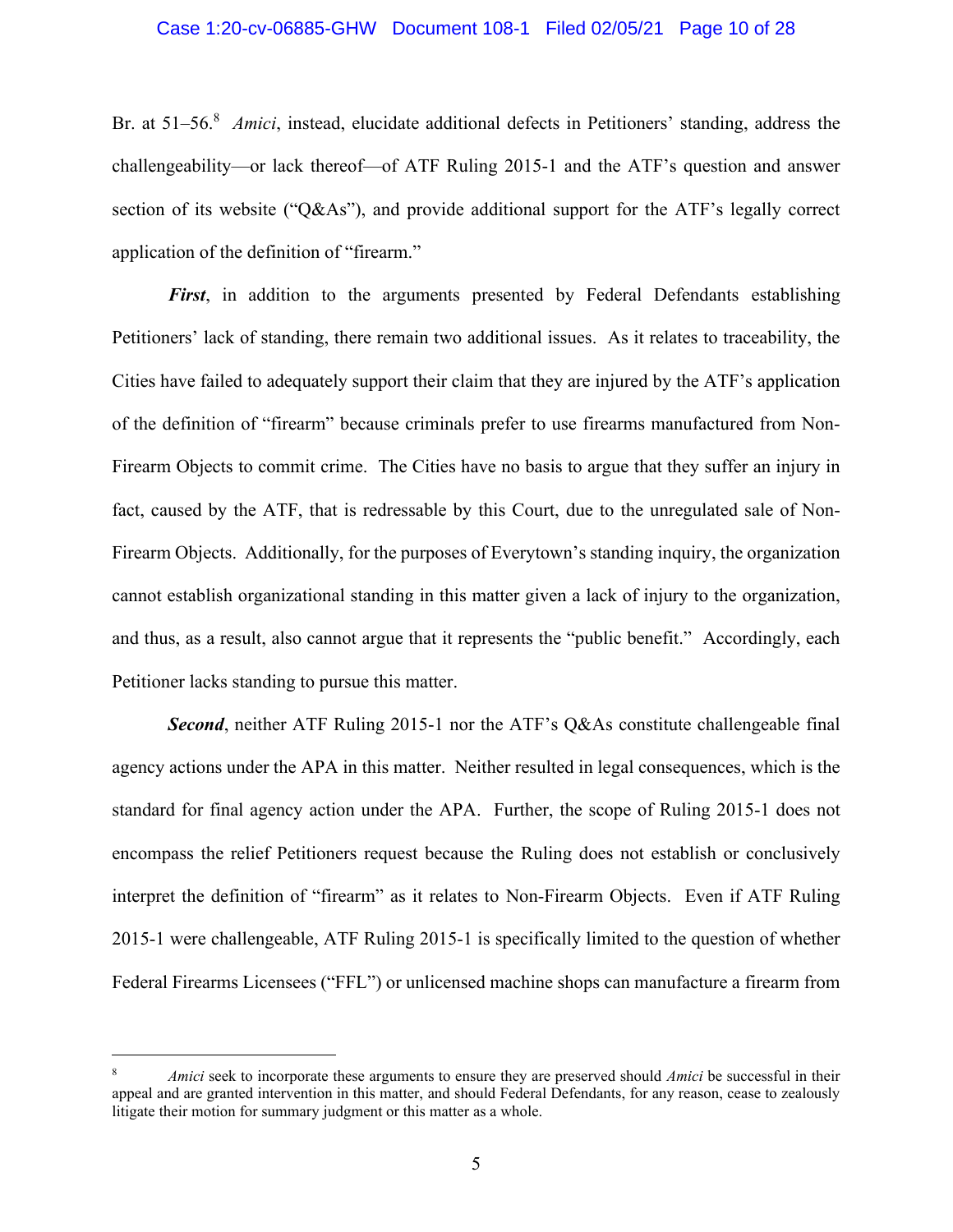## Case 1:20-cv-06885-GHW Document 108-1 Filed 02/05/21 Page 11 of 28

a Non-Firearm Object on behalf of an individual, or allow an individual to manufacture a firearm from a Non-Firearm Object using the FFL or unlicensed machine shop's equipment. Accordingly, the legal status of Non-Firearm Objects is outside of the scope of ATF Ruling 2015-1, and outside of the scope of this Court's review of that Ruling under the APA.

*Third*, the ATF's application of the definition of "firearm" to not include Non-Firearm Objects is not arbitrary, capricious, or otherwise not in accordance with law. The ATF's application of "firearm" is not only accurate as a matter of law, but under the APA's scope of review, neither Petitioners, nor this Court, can substitute their judgment for that of the agency. The ATF has long treated actual manufacturing processes as the proper test for determining whether an object meets the definition of "firearm." *Amicus* 80% Arms has specifically undergone ATF's examinations based on this standard on multiple occasions, as evidenced in the record, and has presented objects to the ATF that the ATF has classified as Non-Firearm Objects and others that the ATF has classified as firearms—both determinations were made based on the manufacturing process involved. This Court need not wade into the realm of *Chevron* or *Auer* deference to confirm this longstanding conclusion.

Overall, based on the administrative record before this Court, the challenged documents, Federal Defendants' arguments, and the arguments of *Amici* in support of Federal Defendants, this Court should grant summary judgment in favor of Federal Defendants and against Petitioners on all claims for relief.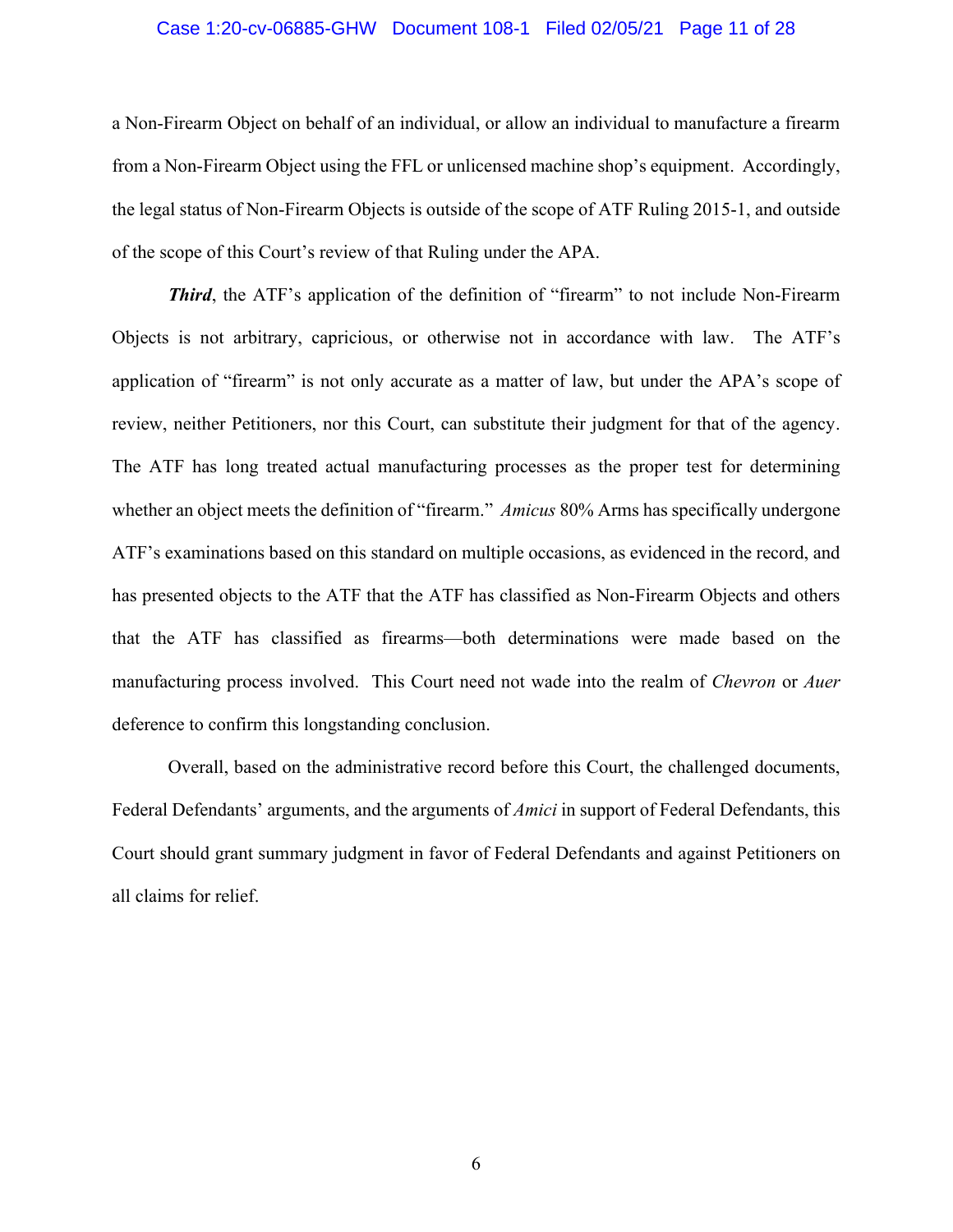## **ARGUMENT**

## **I. PETITIONERS LACK STANDING TO PURSUE THIS MATTER**

The Cities and Everytown lack standing to pursue their APA claims because they have not suffered an injury in fact, caused by the ATF, redressable by this Court. Moreover, Everytown cannot establish organizational standing, and thus, is barred from arguing for the "public benefit."

Petitioners bear the burden of establishing standing to pursue this matter. *Lujan v. Defenders of Wildlife*, 504 U.S. 555, 561 (1992). To establish standing under Article III, Petitioners must sufficiently allege that they "(1) suffered an injury in fact, (2) that is fairly traceable to the challenged conduct of the defendant, and (3) that is likely to be redressed by a favorable judicial decision*.*" *Spokeo, Inc. v. Robins*, 136 S. Ct. 1540, 1547 (2016).

Further, the APA's "right of review" extends only to "[a] person suffering legal wrong because of agency action, or *adversely affected or aggrieved by agency action* within the meaning of a relevant statute." 5 U.S.C. § 702 (emphasis added).

*The Cities***.** The Cities regularly characterize their injury as stemming from the nature of Non-Firearm Objects being "especially attractive" to criminals for use in crime. *See* Pet. Br. at 27–28. This is raw guesswork, and it is notable that the Cities have completely failed to support their contention that criminals are actually more likely to use firearms manufactured from Non-Firearm Objects to perpetrate crime, rather than other objects. *See* Pet. Br. at 26–29. Federal Defendants have firmly established the tenuous causal chain necessary for the proposed harm to reach back to the ATF's application of the definition of "firearm."<sup>9</sup>

<sup>9</sup> "Here, the City Plaintiffs' theory requires a series of assumptions about the impact of ATF's actions on third parties, including that: 1) more companies are manufacturing unmachined frames or receivers due to ATF's interpretation; 2) those companies have decided to market these items to persons who wish to obtain firearms unlawfully; 3) rather than obtaining finished, operative firearms through another source, those persons have chosen to make their own firearms using unmachined frames or receivers; 4) those persons have then chosen to acquire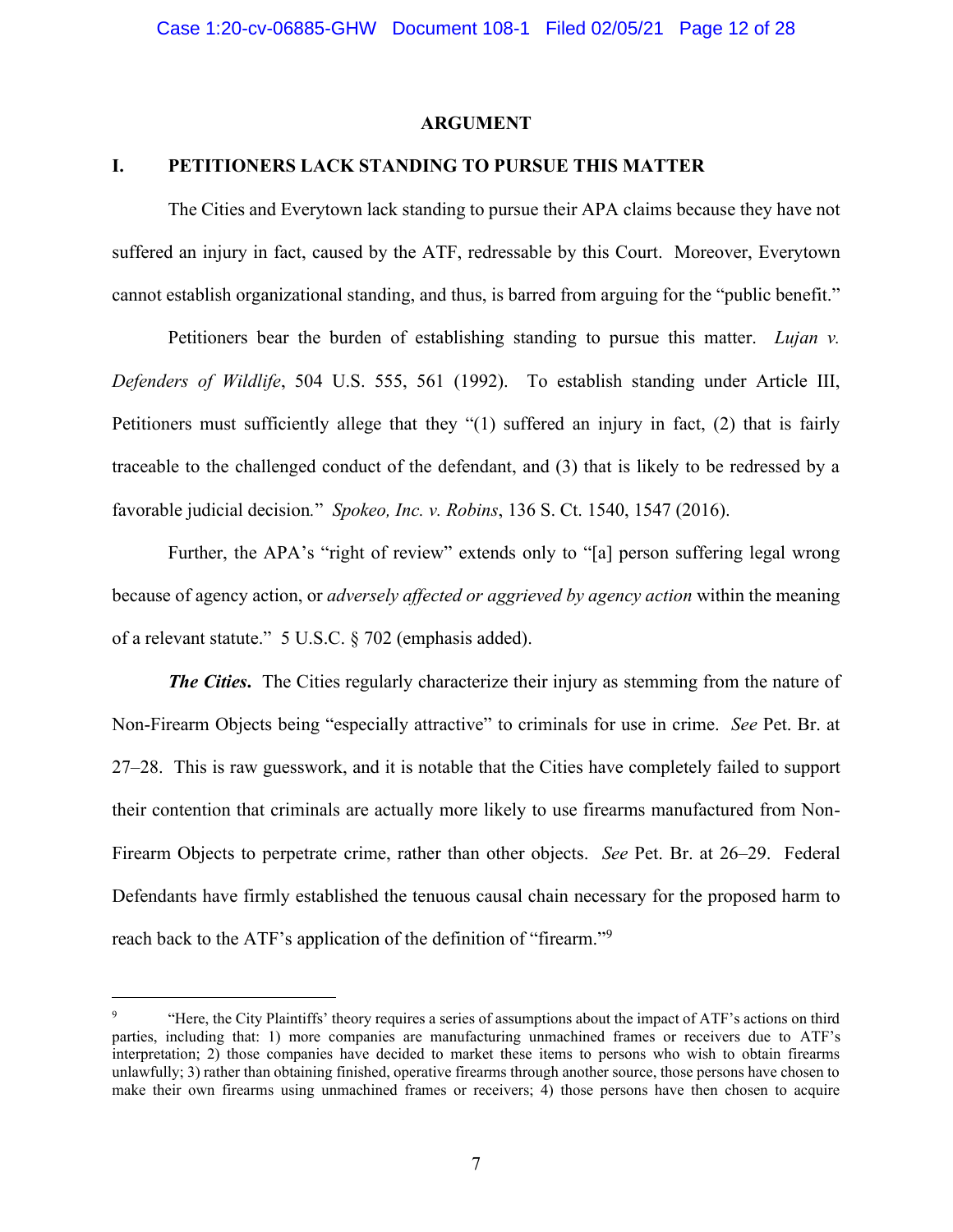## Case 1:20-cv-06885-GHW Document 108-1 Filed 02/05/21 Page 13 of 28

"[W]hen the plaintiff is not himself the object of the government action or inaction he challenges, standing is not precluded, but it is ordinarily 'substantially more difficult' to establish." *Lujan*, 504 U.S. at 562 (quoting *Warth v. Seldin*, 422 U.S. 490, 505 (1975) and citing *Allen v. Wright*, 468 U.S. 737, 758 (1984), *abrogated on other grounds by Lexmark Intern., Inc. v. Static Control Components, Inc.*, 572 U.S. 118 (2014); *Simon v. Eastern Kentucky Welfare Rights Organization*, 426 U.S. 26, 44–56 (1976)). The burden is on the plaintiff to "adduce facts" that demonstrate the "unfettered choices made by independent actors not before the court and whose exercise of broad and legitimate discretion the courts cannot presume either to control or predict . . . have been or will be made in such manner as to produce causation and permit redressability of injury." *Id.* (quoting *ASARCO Inc. v. Kadish*, 490 U.S. 605, 615 (1989)) (citations omitted).

The Cities have failed to provide the Court with any evidence that criminals prefer firearms manufactured from Non-Firearm Objects to other firearms, weapons, or firearms manufactured from other objects. And while Petitioners acknowledge that firearms manufactured from Non-Firearm Objects are also used by "law-abiding hobbyists who enjoy and/or prefer building their own guns," the Cities fail to establish that criminal use of such firearms is in any way a significant percentage of the Non-Firearm Object market. *See* Pet. Br. at 27 n.11. Petitioners' "support" for their claim cites to Petitioners' Rule 56.1 Statement, which in turn cites to the Department of Justice's Executive Office Handbook on Prosecuting Firearms Offenses, ATF0296–0302 ("DOJ Handbook"); and several declarations which are separately attached to another declaration, *see*

unmachined frames or receivers from a company whose activities were influenced by ATF's interpretation rather than from other companies and rather than making their own, homemade firearms from other firearms parts; 5) after making a firearm, the persons have chosen to use those firearms in a crime; and 6) the crime at issue would not have been committed with another weapon had the person been unable to use an unmachined frame or receiver to commit the crime." ATF Br. at 22.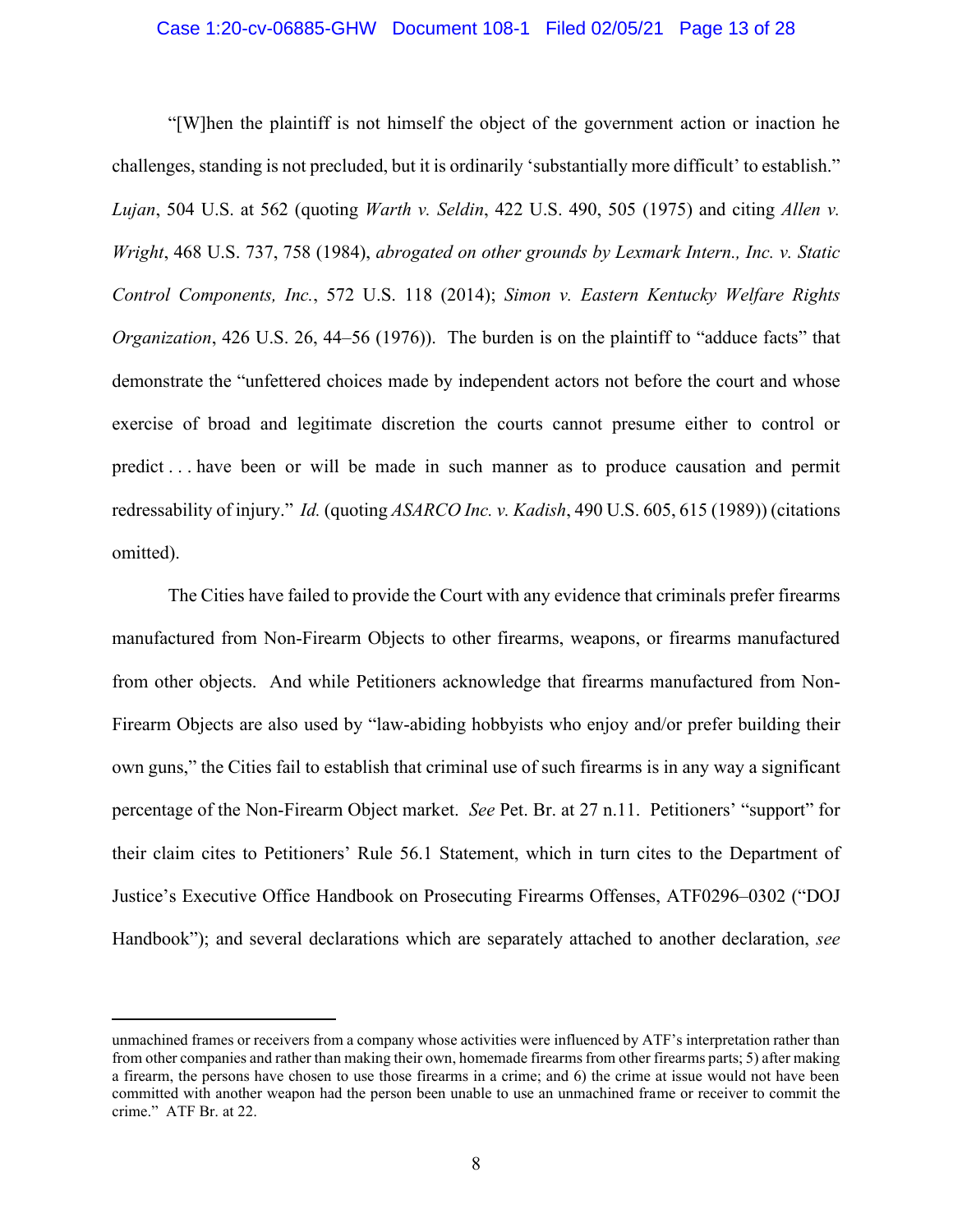### Case 1:20-cv-06885-GHW Document 108-1 Filed 02/05/21 Page 14 of 28

Pet. 56.1 Statement ¶ 19 (citing *Owens Decl.* ¶ 23 (attached to *Esty Decl.* as Ex. 25); *Bisbee Decl.* ¶¶ 17, 18 (attached as *Esty Decl.* as Ex. 33); *Esty Decl.* ¶ 18 (Ex. 15 at 9)). None of these sources support the Cities' contention. The DOJ Handbook says nothing more than "for others, especially felons or other prohibited persons, the desire [to make their own firearms] is much more sinister." ATF 0298. The Declaration of Sharon Owens, the deputy mayor of Syracuse, contains a single, conclusory statement, without support, that firearms manufactured from Non-Firearm Objects are "more likely to fall into the hands of an individual who is legally prohibited from possessing a gun in New York State because there are no restrictions on who can purchase a Ghost gun. This increases the likelihood that the gun will be used in conjunction with criminal activity." *Owens Decl.* ¶ 23 (attached to *Esty Decl.* as Ex. 25). The Declaration of Aaron Esty cites to a single, conclusory sentence pulled from a memorandum filed by federal prosecutors in opposition to a defendant's application for review of a detention order in the Central District of California. *Esty Decl.* ¶18. Moreover, the Declaration of Johnathan Bisbee, an officer of the organization Armed With Knowledge, actually cuts against the Cities' contention. Bisebee states:

Criminals attempting to impede the tracking of firearms *will often obliterate the serial numbers* on firearms they transfer or possess. I have personally interviewed multiple sources of illegal firearms who either *obliterated the serial number themselves or instructed others to obliterate the serial number* of firearms involved in illegal trafficking.

*Bisbee Decl.* ¶ 17 (attached to *Esty Decl.* as Ex. 33) (emphasis added). Unaware that he undercut the Petitioner's precise argument, only later in that paragraph does Bisbee assert, without authority, that using firearms manufactured from Non-Firearm Object "negates the need to obliterate serial numbers, saving traffickers a step in their attempt to conceal illegal activity thus making them attractive to the criminal element." *Id.*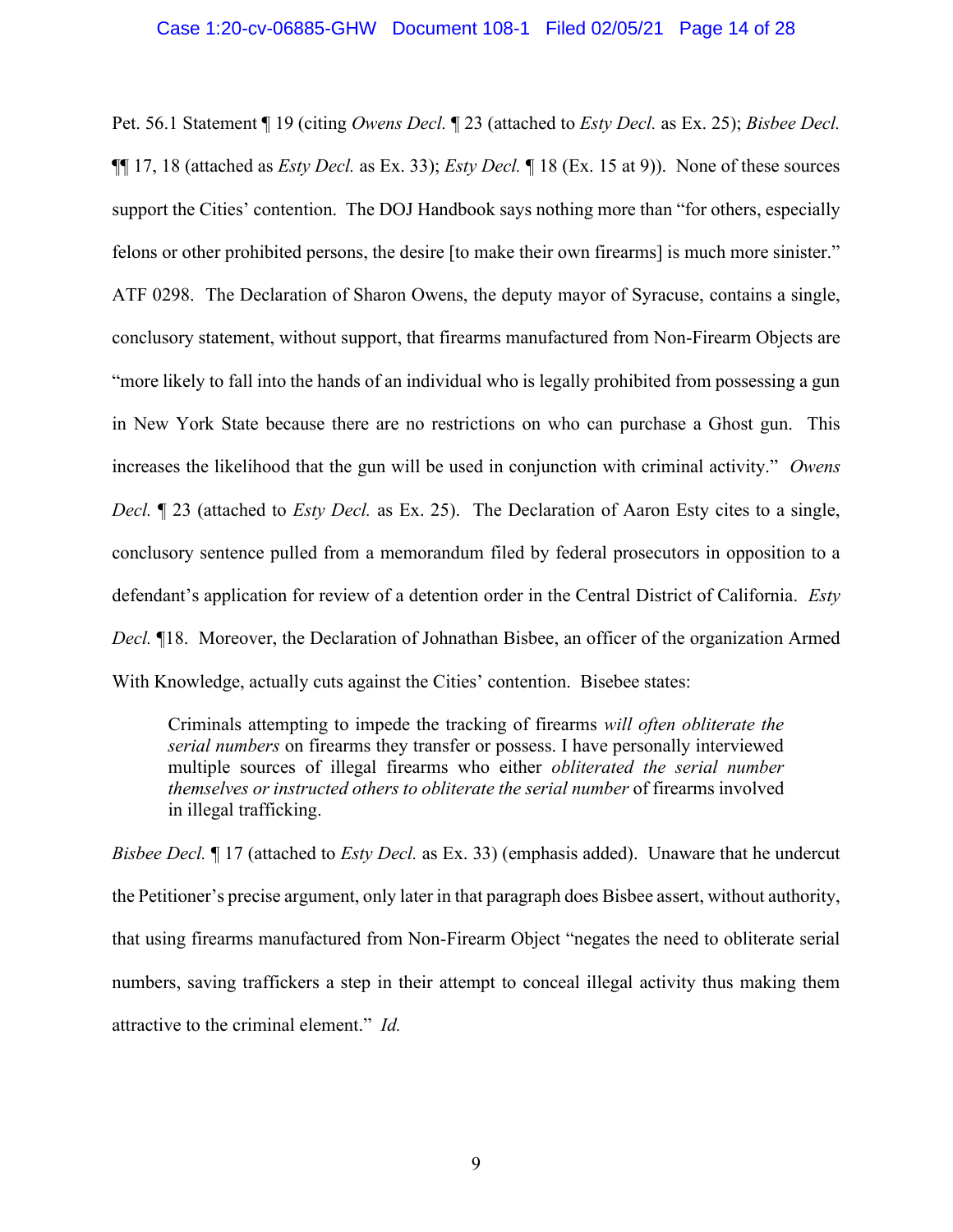## Case 1:20-cv-06885-GHW Document 108-1 Filed 02/05/21 Page 15 of 28

Simply alleging that firearms manufactured from Non-Firearm Objects are used in crime, or those same firearms are used more often today than in the past, does not establish an actual injury caused by the ATF's regulation, or lack thereof. Without some evidence that Non-Firearm Objects affect crime in a meaningful way, separate and apart from other arms, and that said crime affects the Cities, the Cities cannot establish standing to pursue their APA claims.

*Everytown***.** Everytown has failed to sufficiently allege that the ATF's application of the definition of "firearm" adversely affects or aggrieves the organization. *See* 5 U.S.C. § 702. Additionally, Everytown cannot assert the "public benefit" unless it has otherwise already established standing.

"[A] mere 'interest in a problem,' no matter how longstanding the interest and no matter how qualified the organization is in evaluating the problem, is not sufficient by itself to render the organization 'adversely affected' or 'aggrieved' within the meaning of the APA." *Sierra Club v. Morton* ("*Sierra Club*"), 405 U.S. 727, 739 (1972); *accord Sierra Club v. SCM Corp.*, 747 F.2d 99, 104–07 (2d Cir. 1984) (applying the *Sierra Club v. Morton* analysis). "[T]he Supreme Court[] [has] repeated[ly] admoni[shed] against taking jurisdiction over cases involving something less than a 'personal,' 'particularized' and 'concrete' injury . . . ." *Schmier v. U.S. Court of Appeals for Ninth Circuit*, 279 F.3d 817, 822 (9th Cir. 2002) (citing *Sierra Club*, 405 U.S. at 734; *Japan Whaling Assoc. v. Am. Cetacean Soc'y*, 478 U.S. 221, 230 n.4 (1986)).

In *Sierra Club*, the Supreme Court reviewed the circuit's determination that Sierra Club lacked standing to pursue its challenge to a Forest Service plan to allow for development in the Mineral King Valley in the Sierra Nevada Mountains in California. 405 U.S. at 728–31. The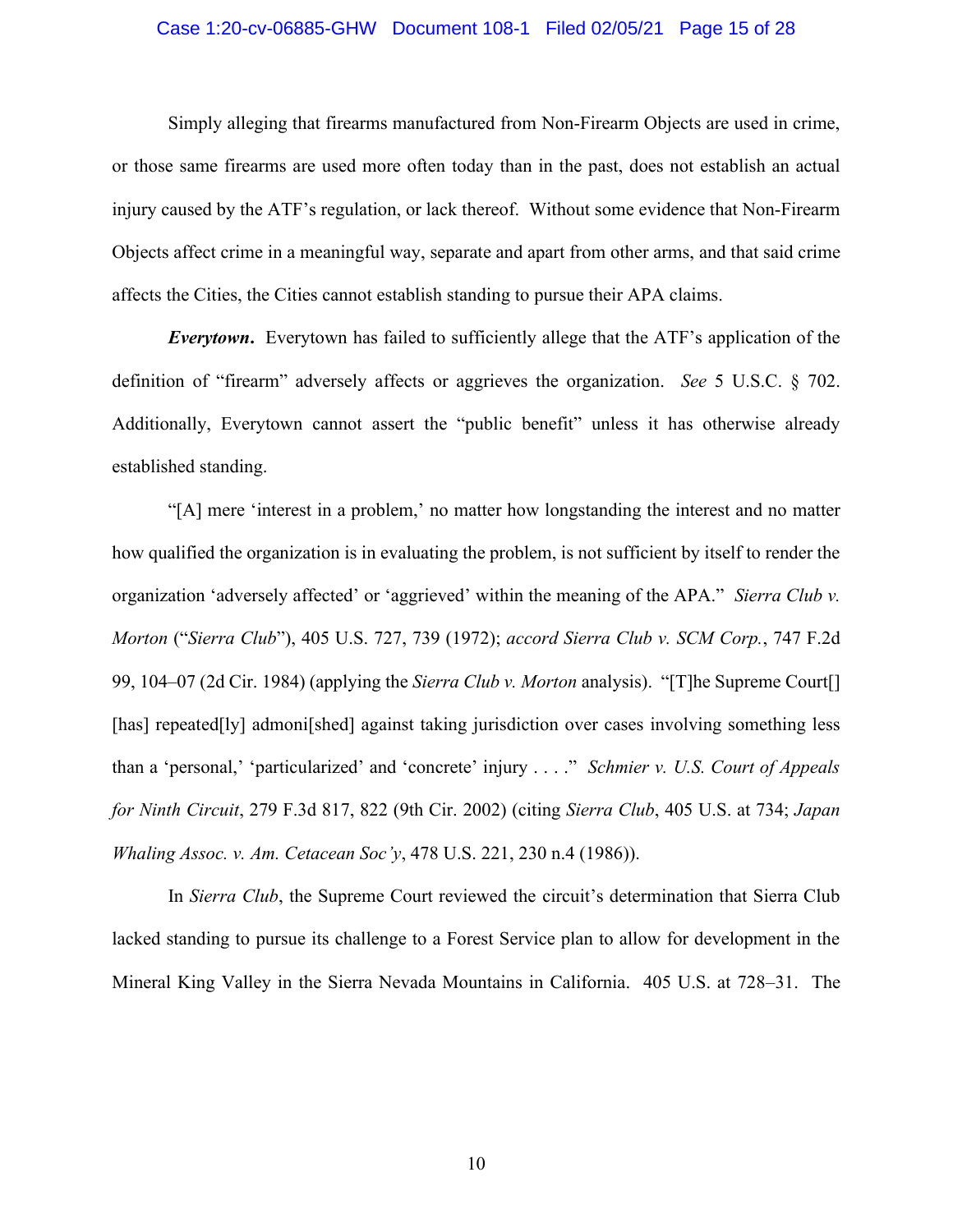## Case 1:20-cv-06885-GHW Document 108-1 Filed 02/05/21 Page 16 of 28

Supreme Court affirmed the circuit's determination<sup>10</sup> that the Sierra Club "had [not] made an adequate showing of irreparable injury . . . ." *Id*. at 731.

The Sierra Club is a large and long-established organization, with a historic commitment to the cause of protecting our Nation's natural heritage from man's depredations. But if a 'special interest' in this subject were enough to entitle the Sierra Club to commence this litigation, there would appear to be no objective basis upon which to disallow a suit by any other bona fide 'special interest' organization however small or short-lived.

*Id.* at 739. The Supreme Court noted this standard preserves the original intentions of the APA by preventing litigation by "organizations or individuals who seek to do no more than vindicate their own value preferences through the judicial process." *Id.* at 740.<sup>11</sup>

In *Schmier*, the Ninth Circuit examined Schmier's suit against that circuit and the Judicial Council for the Circuit alleging that Ninth Circuit Rule 36-3, prohibiting citation to unpublished dispositions as precedent, violated certain of Schmier's constitutionally protected rights. 279 F.3d at 819. There, in determining Schmier lacked standing, that circuit applied the *Sierra Club* framework and specifically noted that a party can "argue the public interest in support of his claim" *only after* the individual demonstrates the facts necessary to establish an injury in fact. *Id.* at 822– 23 (citing *Sierra Club*, 405 U.S. at 739; *Japan Whaling Ass's*, 478 U.S. at 230 n.4).

<sup>10</sup> "We do not believe that the Sierra Club's complaint alleges that it or its members possess a sufficient interest for standing to be conferred. There is no allegation in the complaint that members of the Sierra Club would be affected by the actions of defendants-appellants other than the fact that the actions are personally displeasing or distasteful to them." *Sierra Club v. Hickel*, 433 F.2d 24, 33 (9th Cir. 1970) *aff'd sub nom. Sierra Club*, 405 U.S. 727.

<sup>&</sup>lt;sup>11</sup> *Sierra Club*, and later applications thereof, allowed for representational standing when the case is brought by membership organization along with at least one member properly alleging the facts necessary to establish standing. 405 U.S. at 739 ("It is clear that an organization whose members are injured may represent those members in a proceeding for judicial review.") (citing *NAACP v. Button*, 371 U.S. 415, 428 (1963)); *see American Canoe Ass'n, Inc. v. City of Louisa Water & Sewer Com'n*, 389 F.3d 536, 542–43 (6th Cir. 2004) (determining Sierra Club, there, had standing based on the injuries in fact adequately pled by a member of Sierra Club). That distinguishing factor is inapplicable here for one glaring reason, Everytown is *not* a membership organization, and no "member" of Everytown exists, let alone is a named petitioner in this litigation. Everytown, thus, has not and cannot allege an injury on behalf of its non-existent or unrepresented members.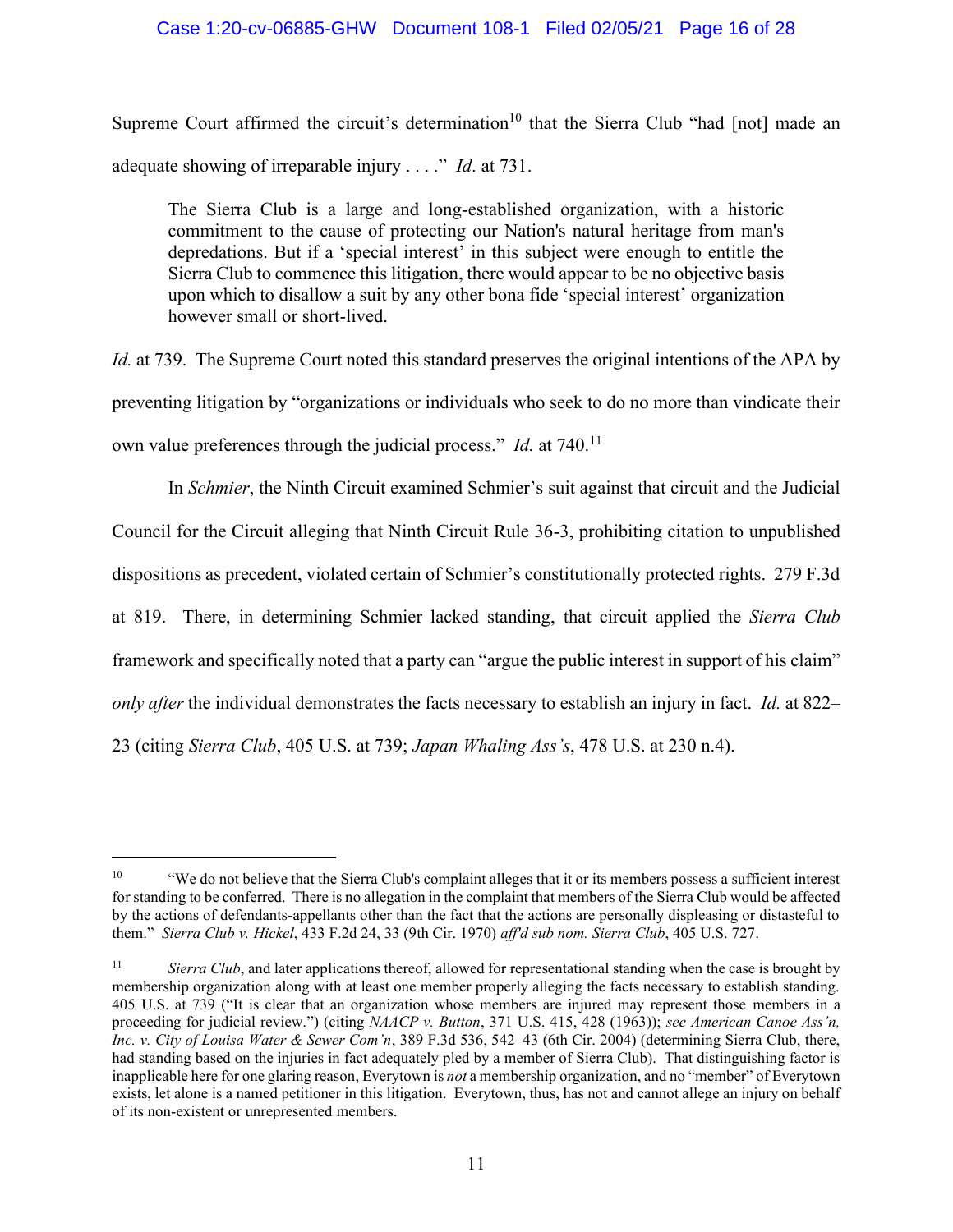## Case 1:20-cv-06885-GHW Document 108-1 Filed 02/05/21 Page 17 of 28

Everytown has failed to allege an actual injury, sufficient to establish standing, to the organization itself. As required by the APA and explained in *Sierra Club*, Everytown has failed to establish that the alleged harms of the ATF's application of the definition of "firearm" actually adversely affects or aggrieves the organization. *See* 5 U.S.C. § 702; *Sierra Club*, 405 U.S. at 739. Not only has Everytown failed to adequately support its assertion that the sale and distribution of Non-Firearm Objects constitutes an actual injury, but has also entirely failed to allege that said market actually affects Everytown beyond allusions to the organization's already existing policy positions and organizational practices. *Compare Compl.* ¶ 50 ("Defendants' actions have compelled Everytown to divert resources from other public advocacy, education, and litigation programs to address the violence caused by ghost guns,") *with* Pet. Br. at 29 (describing "Everytown's advocacy efforts" as "advocacy to ensure that background checks are conducted on all gun sales and that guns cannot be obtained by those who are legally prohibited from possessing them"). As the Supreme Court found in *Sierra Club*, "a mere 'interest in a problem,' no matter how longstanding the interest and no matter how qualified the organization is in evaluating the problem, is not sufficient by itself . . . ." *Sierra Club*, 405 U.S. at 739. Everytown's continued pursuit of its mission, through advocacy and outreach, does not adversely affect or aggrieve the organization.

Additionally, as established in *Schmier*, Everytown cannot assert the "public good," or its mission to "save lives" in order to establish standing—rather Everytown must satisfy this Court's individual injury-in-fact analysis first. 279 F.3d at 822–23; Pet. Br. at 29 ("Because of Defendants' flawed determination . . . Everytown was forced to divert resources to . . . raise public awareness of the growing threat to public safety."). Given that Everytown has failed to do so, Everytown is barred from utilizing arguments centered around the "public good" to establish standing.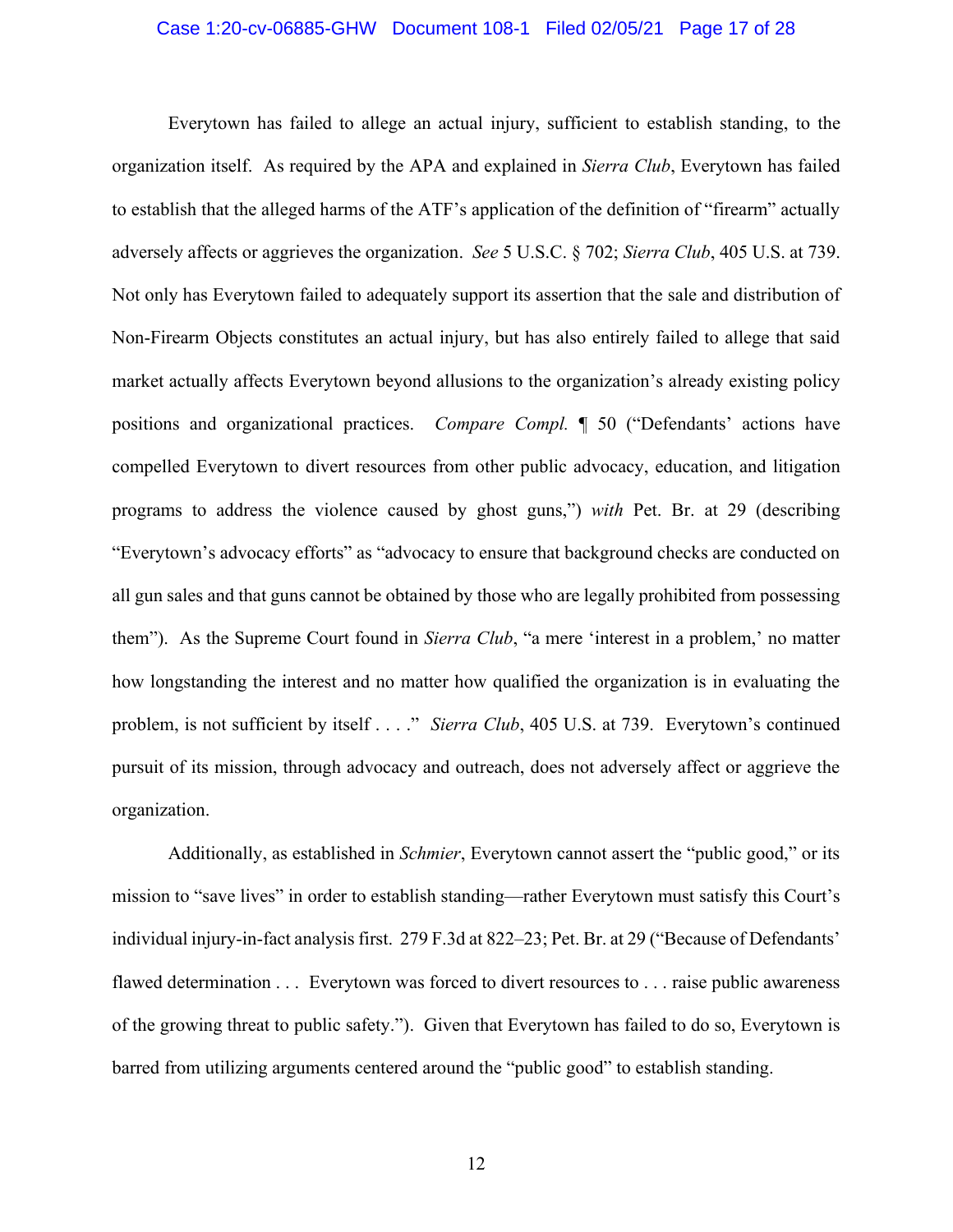## Case 1:20-cv-06885-GHW Document 108-1 Filed 02/05/21 Page 18 of 28

Accordingly, in addition to the arguments advanced by Federal Defendants, this Court should determine that Petitioners lack standing to pursue this matter under the APA.

# **II. NEITHER ATF RULING 2015-1 NOR ATF'S Q&AS ARE FINAL AGENCY ACTIONS RELATING TO THE ATF'S APPLICATION OF THE DEFINITION OF "FIREARM" TO NOT INCLUDE NON-FIREARM OBJECTS**

Neither ATF Ruling 2015-1 nor ATF's Q&As constitute "final agency actions" that trigger

the APA's reviewability provisions as they pertain to the application of the definition of "firearm."

Under the APA, this Court has jurisdiction only to review agency actions that are "made reviewable by statute and final agency action[s] for which there is no other adequate remedy in a court." 5 U.S.C. § 704. Petitioners do not assert—nor could they—that the purported agency actions here are made reviewable by statute. Instead, the question is whether ATF Ruling 2015-1

or ATF's Q&As are final agency actions.

As a general matter, two conditions must be satisfied for agency action to be "final": First, the action must mark the "consummation" of the agency's decisionmaking process, *Chicago & Southern Air Lines, Inc. v. Waterman S.S. Corp.*, 333 U.S. 103, 113 (1948)—it must not be of a merely tentative or interlocutory nature. And second, the action must be one by which "rights or obligations have been determined," or from which "legal consequences will flow," *Port of Boston Marine Terminal Assn. v. Rederiaktiebolaget Transatlantic*, 400 U.S. 62, 71 (1970).

*Bennett v. Spear*, 520 U.S. 154, 177–78 (1997). The Second Circuit applies this same standard.

*See Salazar v. King*, 822 F.3d 61, 82 (2d Cir. 2016) (quoting *Bennett*).

## **A. ATF Ruling 2015-1 is Neither Reviewable, Nor is the Definition of "Firearm" Within the Scope of that Ruling**

Petitioners' challenge to ATF Ruling 2015-1 is nothing more than an attempt to make an

end run around the applicable statute of limitations regarding the ATF's characterization of Non-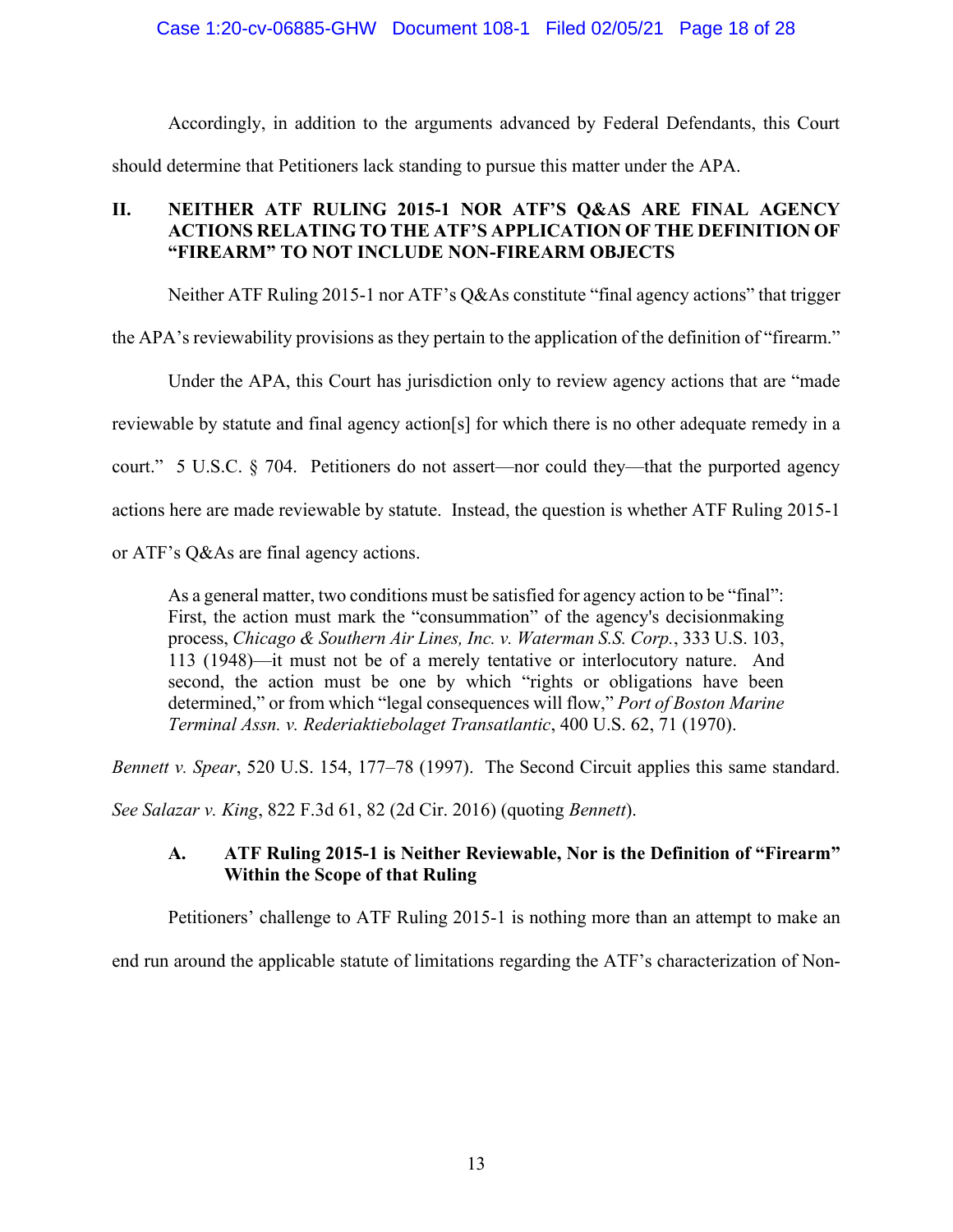## Case 1:20-cv-06885-GHW Document 108-1 Filed 02/05/21 Page 19 of 28

Firearm Objects as not firearms.<sup>12</sup> Not only is Ruling 2015-1 not reviewable under 5 U.S.C. § 704 because "legal consequences" do not flow from the Ruling; but the scope of the Ruling also does not cover the classification of Non-Firearm Objects that Petitioners seek to overturn.<sup>13</sup>

*First*, while ATF Ruling 2015-1 does review provisions of the GCA, the Ruling does not, *by itself*, establish any legal obligations. The Ruling notes that if FFLs or unlicensed machine shops engage in the business of manufacturing Non-Firearm Objects into firearms for unlicensed individuals, or if those same shops allow unlicensed individuals to use the FFL or shop's facilities or tools to manufacture Non-Firearm Objects into firearms, the FFL or machine shop at issue is still subject to the licensing, identification, and records keeping requirements of the GCA. ATF0290–95.

The Ruling reads, in pertinent part:

Any person (including any corporation or other legal entity) engaged in the business of performing machining, molding, casting, forging, printing (additive manufacturing) or other manufacturing process to create a firearm frame or receiver, or to make a frame or receiver suitable for use as part of a "weapon . . . which will or is designed to or may be readily converted to expel a projective by the action of an explosive," i.e., a "firearm," must be licensed as a manufacturer under the [GCA]; identify (mark) any such firearm; and maintain required manufacturer's records.

ATF0290. The Ruling further notes that a manufacturer cannot avoid the requirements by allowing

individuals to use "machinery or equipment under its dominion and control." ATF0290. The

<sup>&</sup>lt;sup>12</sup> "[28 U.S.C.] Section 2401(a) supplies the statute of limitations for suits challenging agency action under the APA." *Polanco v. U.S. Drug Enforcement Admin.*, 158 F.3d 647, 652–53 (2d Cir. 1998) (citing *Sierra Club v. Slater*, 120 F.3d 623, 631 (6th Cir. 1997); *Dunn–McCampbell Royalty Interest, Inc. v. National Park Serv.*, 112 F.3d 1283, 1286 (5th Cir. 1997); *Pennsylvania Dep't of Public Welfare v. United States Dep't of Health & Human Services*, 101 F.3d 939, 944–45 (3d Cir. 1996); *James Madison Ltd. by Hecht v. Ludwig*, 82 F.3d 1085, 1093–94 (D.C. Cir. 1996), *cert. denied*, 519 U.S. 1077 (1997). Section 2401(a) establishes a six-year statute of limitations. 28 U.S.C. § 2401(a).

*Amici* incorporate Federal Defendants' arguments establishing that ATF Ruling 2015-1 is not a final agency action as it related to Non-Firearm Objects and is thus not reviewable by this Court to ascertain the definition of "firearm." *See* ATF Br. at 26–28.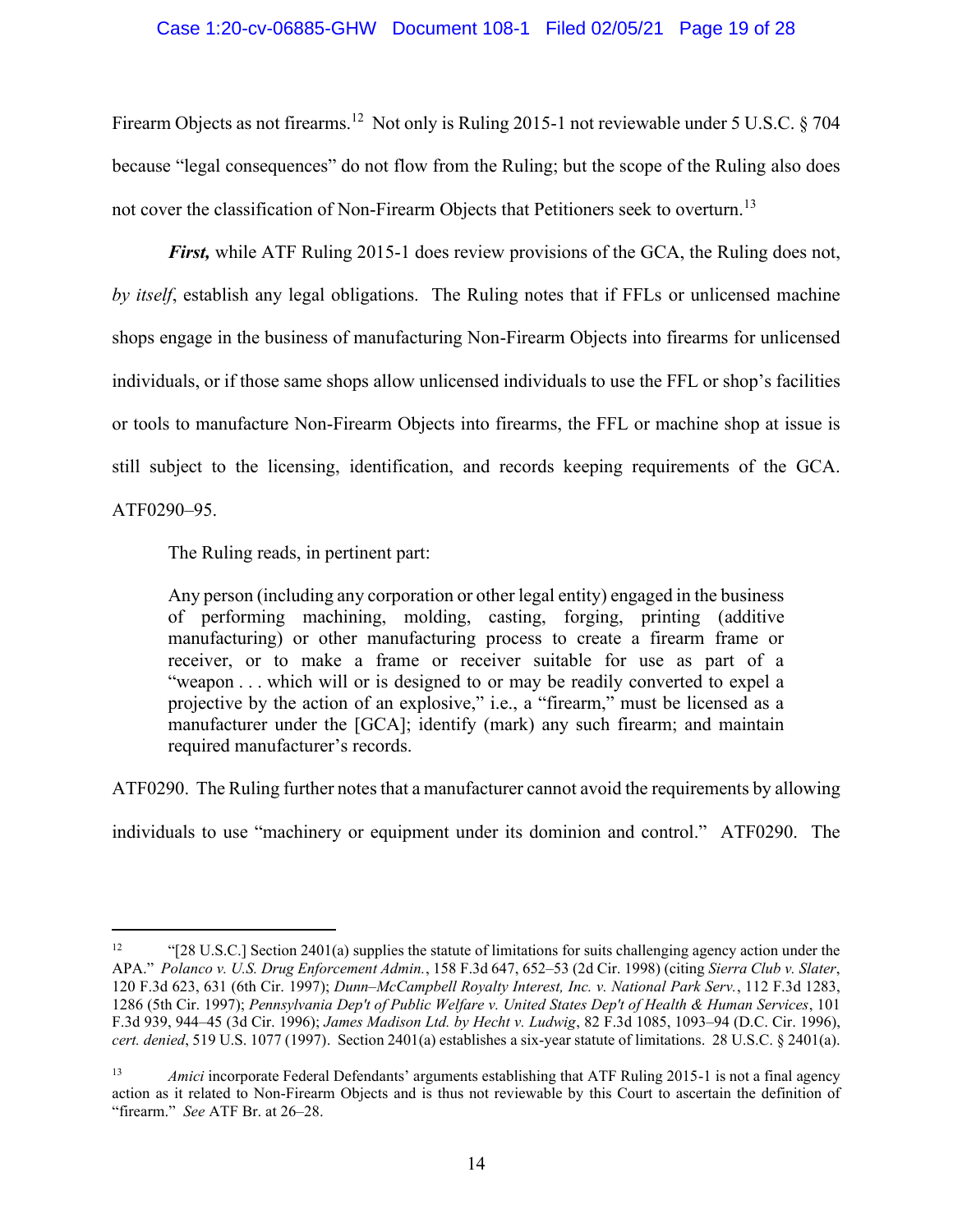## Case 1:20-cv-06885-GHW Document 108-1 Filed 02/05/21 Page 20 of 28

Ruling only serves to clarify a single point—because Non-Firearm Objects are not firearms, if an FFL or machine shop manufactures a firearm from a Non-Firearm Object, the shop is, in reality, manufacturing a firearm for sale/commercial use, which is already regulated under the GCA. *See* ATF0290–95; *see also* 18 U.S.C. § 923(i) (setting forth serializing requirements). As such, manufacturing a firearm from a Non-Firearm Object also does not qualify as gunsmithing, which does not bear the same statutory requirements as manufacturing. *See* ATF0291–94; *see also* 18 U.S.C.  $\S$  921(a)(11)(B).

Accordingly, no legal consequences flow from ATF Ruling 2015-1. Instead, all legal consequences flow from the GCA itself. Ruling 2015-1 clarifies that if an FFL or machine shop manufactures a firearm or aids an unlicensed individual in manufacturing a firearm, then they are required to abide by the requirements established by the GCA for manufacturing firearms—a well established legal principle. The ATF could not prosecute an FFL for violating ATF Ruling 2015- 1, because the Ruling does not impose any specific legal requirements. Instead, the ATF would be required to charge an FFL with violating the GCA.

As such, ATF Ruling 2015-1 is not a final agency action from which legal consequences flow, and is not subject to APA review pursuant to Section § 704. *Cf. SurvJustice v. DeVos*, No. 18-cv-00535-JSC, 2019 WL 5684522, \*11 (N.D. Cal. Nov. 1, 2019) (issuance of federal guidance was not final agency action, where the court concluded that any enforcement action would in fact be "predicated on violations of the underlying statute and its implementing regulations").

**Second,** even if ATF Ruling 2015-1 was a challengeable final agency action, the scope of review would be limited to the question of manufacturer liability under the GCA.

This Court's review, under the APA, is limited to the agency action properly before the Court. 5 U.S.C. § 706 ("To the extent necessary to decision and when presented, the reviewing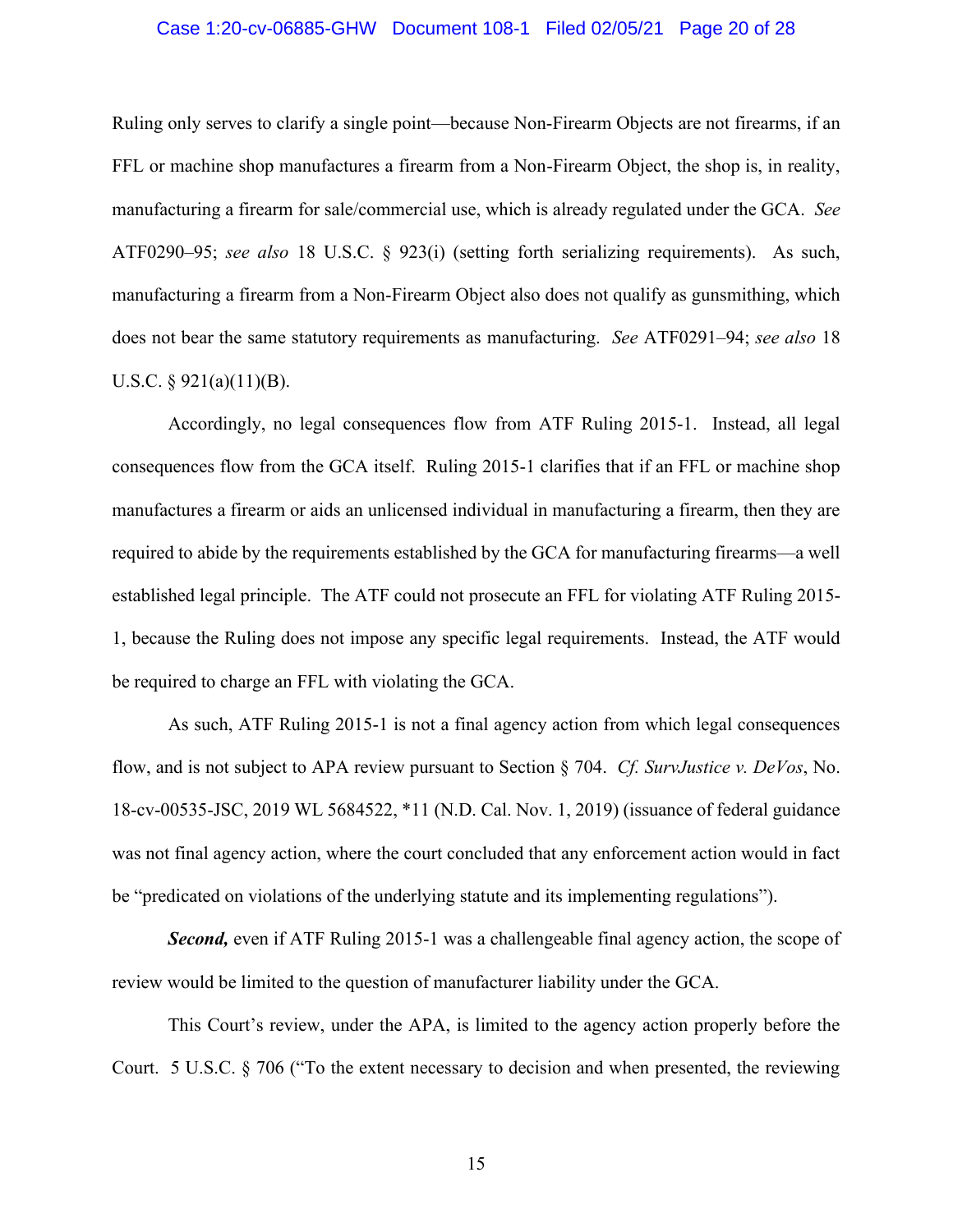## Case 1:20-cv-06885-GHW Document 108-1 Filed 02/05/21 Page 21 of 28

court shall decide all relevant questions of law, interpret constitutional and statutory provisions, and determine the meaning or applicability *of the terms of an agency action*.") (emphasis added). The Court cannot require an agency to undergo a review of an issue outside the scope of the challenged agency action. *See McHugh v. Rubin*, 220 F.3d 53, 61 (2d Cir. 2000) ("We are aware of no alchemy capable of transforming review of the ATF's decision under [5 U.S.C.] § 706 into the relief the plaintiff seeks—plenary adjudication of his application by the district court.); *cf. Norton v. Southern Utah Wilderness Alliance*, 542 U.S. 55, 64 (2004) ("[A] claim under § 706(1) can proceed only where a plaintiff asserts that an agency failed to take a discrete agency action that it is *required to take*. These limitations rule out several kinds of challenges. The limitation to discrete agency action precludes the kind of broad programmatic attack we rejected in *Lujan v. National Wildlife Federation*, 497 U.S. 871 (1990).").

ATF Ruling 2015-1, by its own terms, is limited exclusively to the question of manufacturers' obligations under the GCA. ATF0290. Ruling 2015-1 does not establish the ATF's classification of Non-Firearm Objects as outside the definition of "firearm" under the GCA, nor does the Ruling analyze that definition. Instead, the Ruling treats the classification of Non-Firearm Objects as a matter of fact when evaluating manufacturer's obligations. ATF0290 ("Unlicensed individuals occasionally purchase castings or machined/molded or other manufactured bodies (sometimes referred to as 'blanks,' or '80% receivers') that have not yet reached a stage of manufacture in which they are classified as 'firearm frames or receivers' under the [GCA] and implementing regulations."). The Ruling never presents or addresses the question of whether Non-Firearm Objects are firearms under the GCA. Any treatment of the definition of "firearm" is merely to reiterate the fact that manufacturing a Non-Firearm Object into a firearm is manufacturing a firearm, just as manufacturing a firearm from raw materials would be.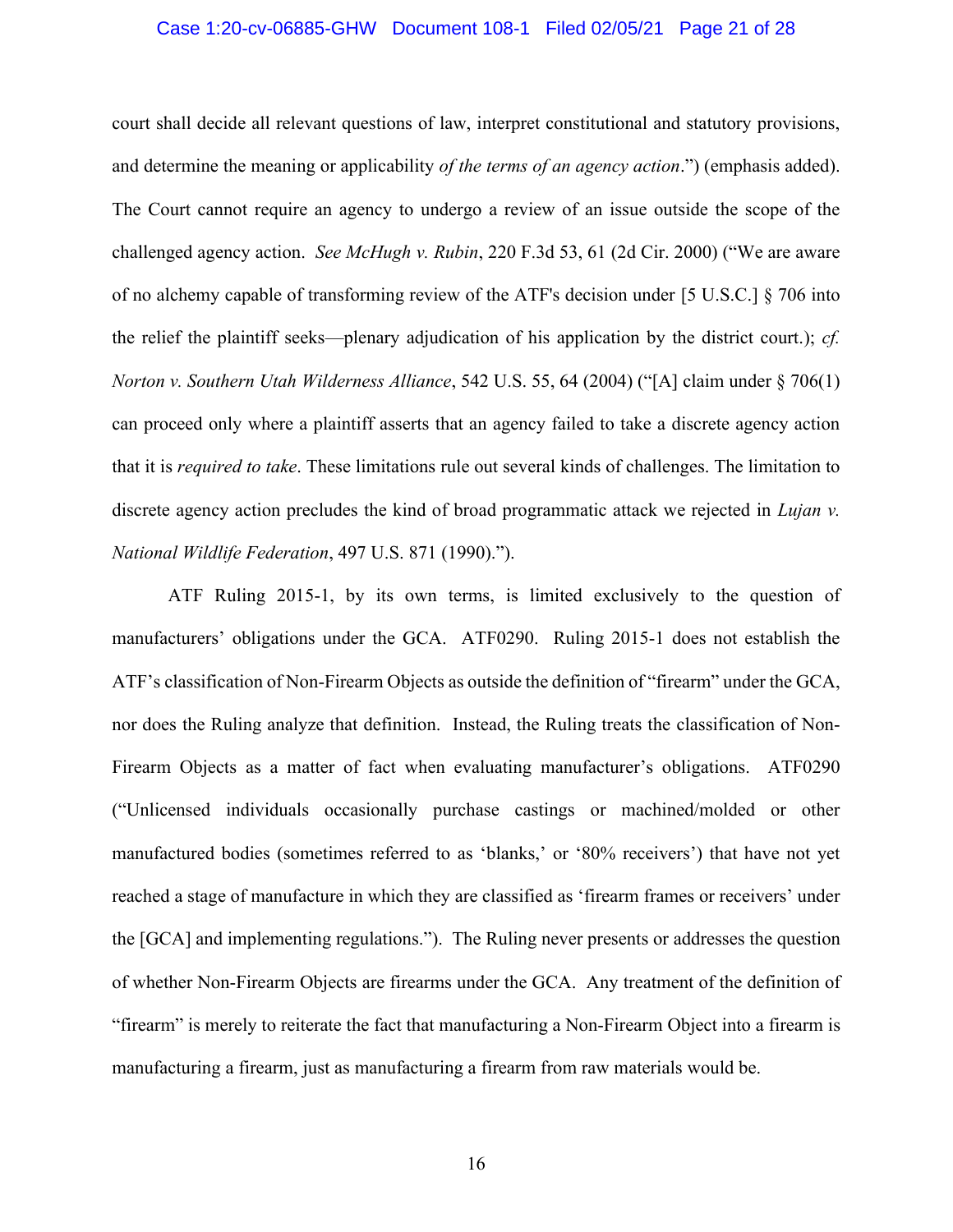## Case 1:20-cv-06885-GHW Document 108-1 Filed 02/05/21 Page 22 of 28

Accordingly, should this Court remand Ruling 2015-1 to the agency pursuant to the APA, the basis and scope of that remand would be limited to whether FFLs and unlicensed machine shops are subject to the provisions of the GCA when manufacturing firearms out of Non-Firearm Objects. Of note, individuals who manufacture firearms out of Non-Firearm Objects solely for personal use are excluded from the licensing, marking, and record-keeping requirements of the GCA, as a matter of law. 18 U.S.C. §§ 921(a)(21)(A), 922(a)(1)(A), 923(i); *see* ATF Br. at 23.

Petitioners' attempt to style their challenge to the ATF's application of the definition of "firearm" as a challenge to Ruling 2015-1—so as to narrowly avoid a 6-year statute of limitations—is unpersuasive, given Ruling 2015-1 is not an implementation of ATF action or policy, nor does it specifically relate to the definition of "firearm."

## **B. The ATF's Q&As are not Final Agency Actions**

Much like ATF Ruling 2015-1, the ATF's Q&As are not the "consummation of the agency's decisionmaking process," nor do the Q&As determine obligations or establish legal consequences. ATF0310–12; *Bennett*, 520 U.S. at 177–78 (citations omitted).

In addition to the generally applicable Second Circuit precedent demonstrated above, the Fourth Circuit has specifically addressed the challengeability of the ATF's general guidance. In *Golden and Zimmerman, L.L.C. v. Domenech*, the Fourth Circuit examined an APA challenge to a frequently asked question and response in the ATF's official Federal Firearms Regulations Reference Guide. 599 F. Supp. 2d 702, 705 (4th Cir. 2009). There, the circuit determined that "[t]he practical effect of FAQ F13 was not to alter the legal regime under which plaintiffs operated, nor to affect plaintiffs' rights, but rather to restate a long-held view." *Id*. at 710. Accordingly, the circuit held that the ATF's FAQ did not meet the first element of final agency action established in *Bennett*. *Id.*; *see Bennett*, 520 U.S. at 177–78. Finally, when addressing the question of legal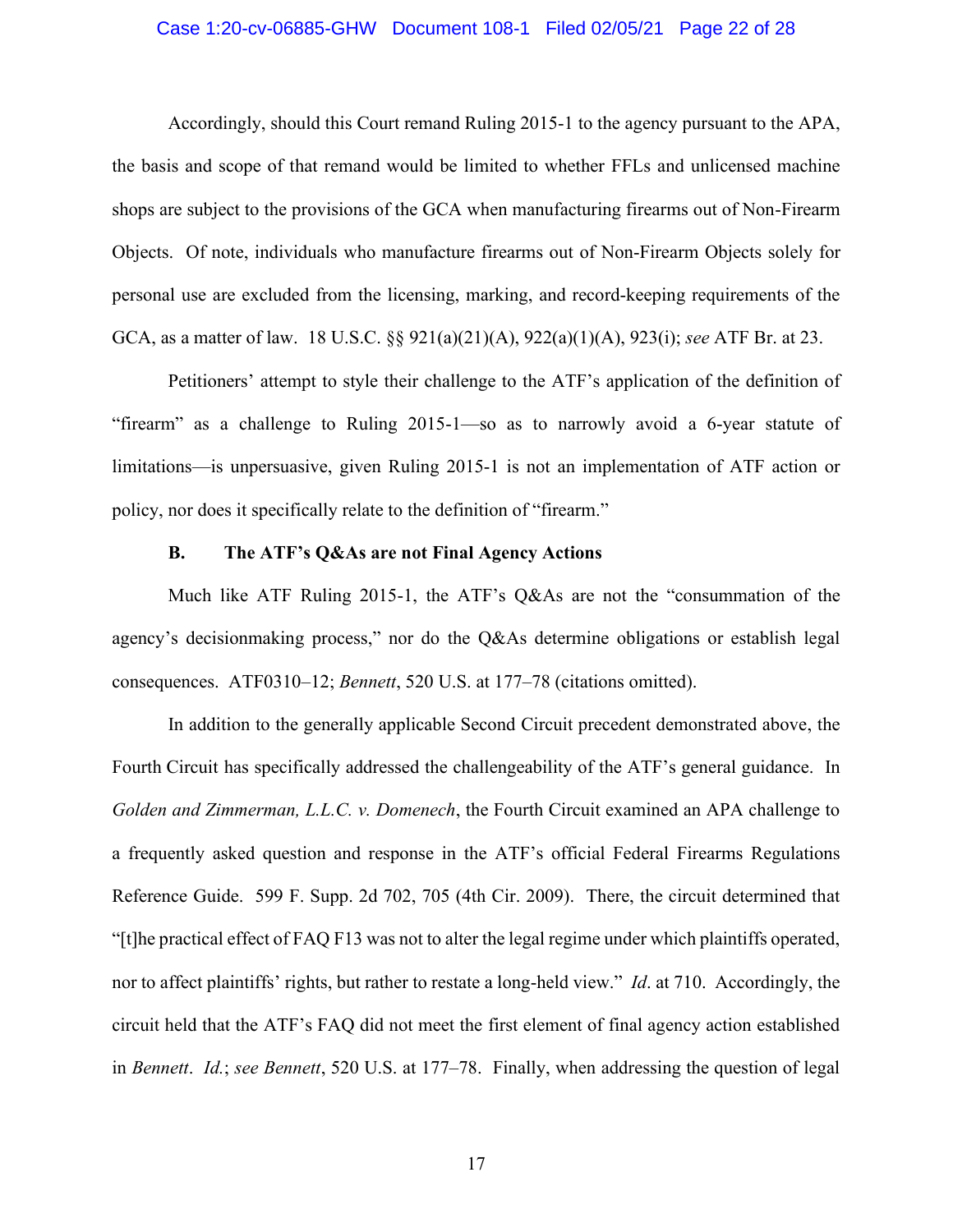### Case 1:20-cv-06885-GHW Document 108-1 Filed 02/05/21 Page 23 of 28

consequences, the circuit noted that "the existence of FAQ F13 does not harm plaintiffs—should they engage in the transaction described in FAQ F13, ATF must decide to prosecute them, and a court must agree with the agency that the transaction is prohibited by the GCA." *Golden and Zimmerman*, 599 F. Supp. 2d at 711.

The ATF's Q&As, here, do not establish a new policy. They merely state the ATF's long held and seemingly obvious position that Non-Firearm Objects do not meet the definition of "firearm" under the GCA. Further, the Q&As, at every turn, identify the statutory section that imposes the requirements reproduced in the Q&As. ATF0310–12 (linking to the GCA on each webpage). Much like the FAQ examined by the Fourth Circuit, the ATF could not prosecute an individual for failing to follow one of the Q&As, but rather, would have to pursue that charge under the GCA. *See Golden and Zimmerman*, 599 F. Supp. 2d at 711; c*f. SurvJustice*, No. 18-cv-00535-JSC, 2019 WL 5684522, \*11. Accordingly, the Q&As are neither the consummation of the ATF's decisionmaking process, nor do they establish legal consequences.

Overall, neither ATF Ruling 2015-1 nor the Q&As constitute reviewable, final agency actions under the APA. Additionally, even if Ruling 2015-1 were reviewable, the scope of that review would be limited to manufacturer licensing, marking, and record keeping requirements, and could not encompass the breadth of the definition of "firearm."

## **III. THE ATF'S "MECHANISTIC APPROACH" IS A CORRECT APPLICATION OF "READILY CONVERTIBLE," AS A MATTER OF LAW, AND CANNOT BE SUBSTITUTED BY PETITIONERS' JUDGMENT**

Regardless of the challengeability of the underlying "actions," the ATF's use of the "mechanistic approach"—analyzing the actual manufacturing process involved in converting an object into a firearm—is a direct application of the phrase "readily convertible," and such an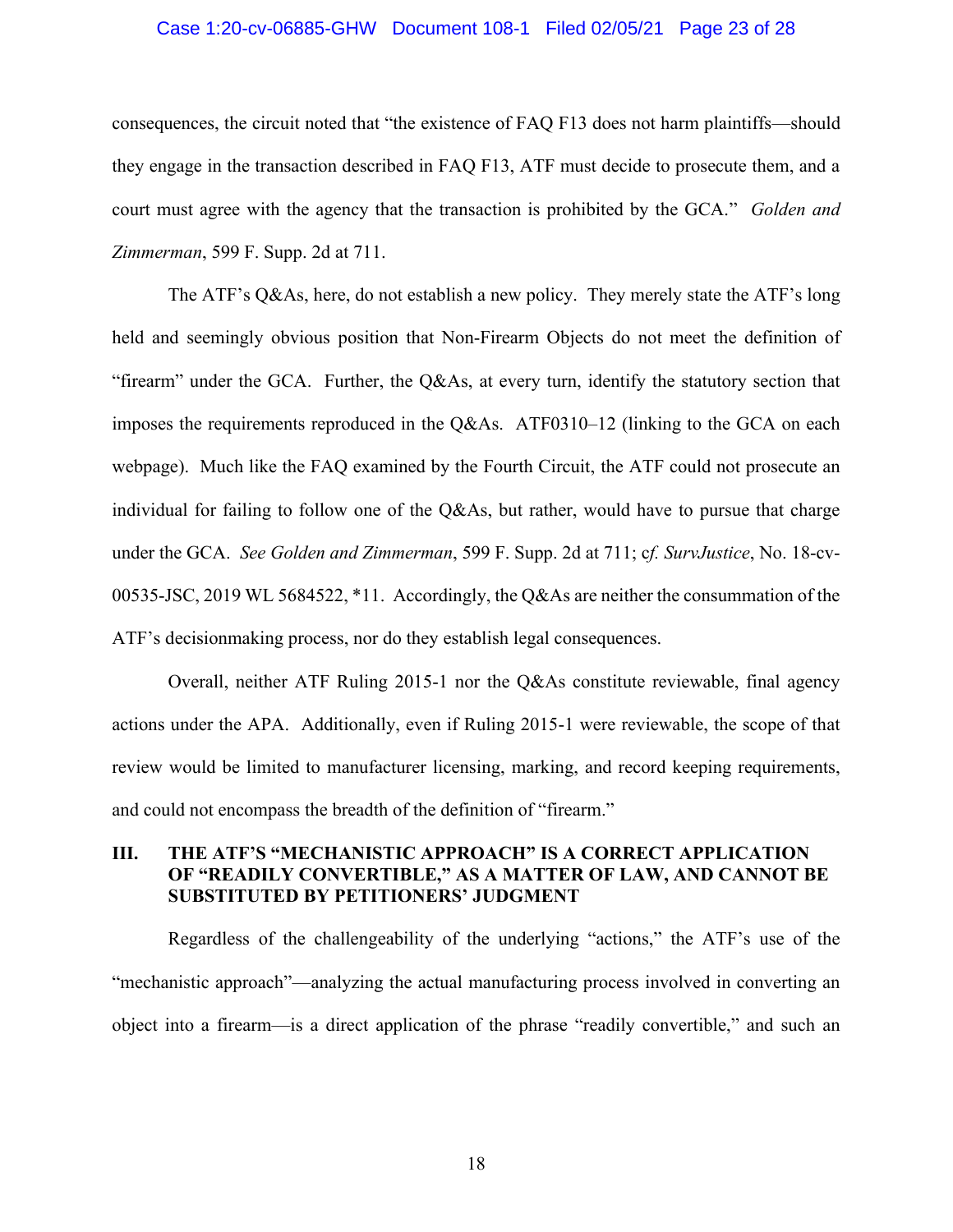### Case 1:20-cv-06885-GHW Document 108-1 Filed 02/05/21 Page 24 of 28

application is required by statute. Further, Petitioners, under the APA, cannot substitute their own judgment for that of the agency in applying the definition of firearm under the GCA.

Under the APA, a court shall "hold unlawful and set aside agency action, findings, and conclusions found to be (a) arbitrary, capricious, an abuse of discretion, or otherwise not in accordance with law." 5 U.S.C. § 706 (2). "An agency's action is arbitrary and capricious when it fails to meet statutory, procedural, or constitutional requirements." *Perales v. Sullivan*, 948 F.2d 1348, 1354 (2d Cir. 1991); ATF Br. at 29. Under the APA's "narrow standard of review, . . . a court is not to substitute its own judgment for that of the agency." *Dept. of Homeland Security v. Regents of the Univ. of Cal.*, 140 S. Ct. 1891, 1905 (2020) (quoting *FCC v. Fox Television Stations, Inc.*, 556 U.S. 502, 513 (2009)); *accord. Perales*, 948 F.2d at 1354. Accordingly, the inappropriateness of substituting the court's judgment for that of the agency, in this context, is a limitation on the APA's scope of review, not a question of agency deference under *Chevron*.

The ATF goes to great lengths to demonstrate that its treatment of Non-Firearm Objects as not "firearms" is based on the plain meaning of the GCA. ATF Br. at 28–38. The ATF's linguistic analysis and review of congressional intent evidences that Non-Firearm Objects, as a matter of law, do not meet the definition of "firearm" under the GCA. *Id*.

The ATF then unnecessarily argues that even if this Court determines that the definition of "firearm" is ambiguous, the ATF's interpretation is reasonable. ATF Br. at 39. Such deference, however, is inapplicable here, where the definition of firearm is not ambiguous. *See Kisor v. Wilkie*, 139 S. Ct. 2400, 2414 (2019) ("[T]he possibility of deference can arise only if a regulation is genuinely ambiguous. And when we use that term, we mean it—genuinely ambiguous, even after a court has resorted to all the standard tools of interpretation."); *cf. Christensen v. Harris*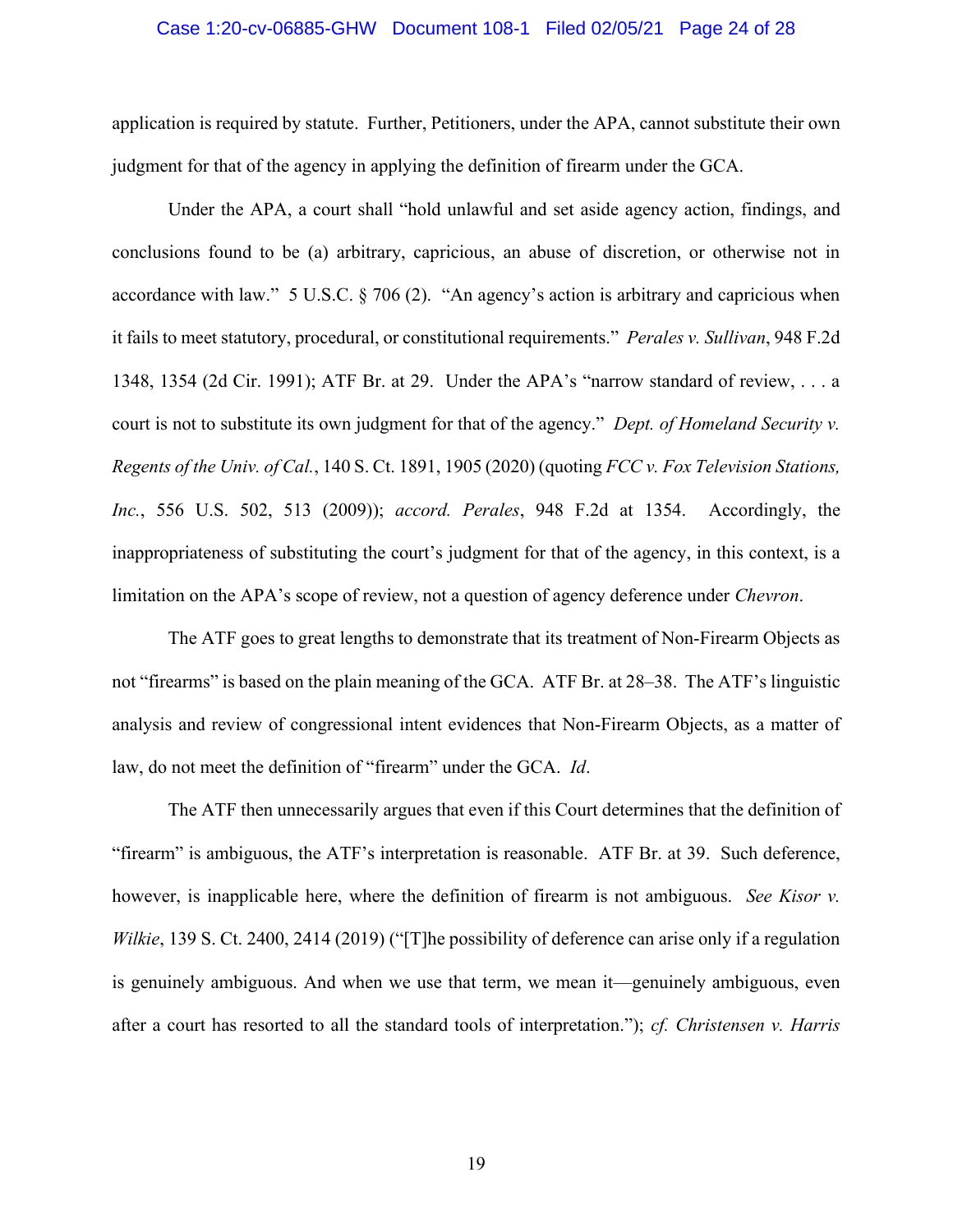### Case 1:20-cv-06885-GHW Document 108-1 Filed 02/05/21 Page 25 of 28

*County*, 529 U.S. 579, 588 (2000) ("Because the regulation is not ambiguous on the issue of compelled compensatory time, *Auer* deference is unwarranted.").

This Court need not wade into the ever-shrinking realm of agency deference here. This Court should look to the ATF's textual interpretation, ATF Br. at 28–38; the ATF's long-standing, in-depth mechanistic review of objects submitted to the agency to determine if objects are "designed to or may readily be converted to expel a projectile by the action of an explosive," ATF Br. at 40–47, 18 U.S.C. § 921(a)(3); and to *amicus* Second Amendment Foundation's extensive review of the original public meaning of the GCA, ECF No. 104-1, to affirmatively determine that the ATF's "mechanistic approach" is appropriate, as a matter of law.

For example, *Amicus* 80% Arms has itself undergone the ATF's intensive, mechanistic evaluation of objects. In 2013, 80% Arms submitted three separate samples to the ATF's Firearms Technology Branch for evaluation. ATF0136. For each sample, the ATF examined whether the objects "would be classified as 'firearms' under the [GCA]." ATF0136. For the first sample, the ATF specifically noted which operations were already performed. ATF0136–37 ("1. Front and rear assembly/pivot pin holes drilled. 2. Front and rear assembly/pivot-detent pin holes drilled. 3. Magazine-release and catch slots cut. 4. Rear of receiver drilled and threaded to accept buffer tube. 5. Buffer-retainer hole drilled. 6. Pistol-grip mounting area faced off and threaded. 7. Magazine well completed. 8. Trigger guard machined. 9. Receiver end-plate area machined. 10. Pistol-grip mounting area threaded. 11. Selector-lever detent hole drilled."). The ATF then noted which operations were not yet performed. ATF0137 ("1. Milling out of fire-control cavity. 2. Selector-lever hole drilled. 3. Cutting of trigger slot. 4. Drilling of trigger pin hole. 5. Drilling of hammer pin hole."). Because of the operations that were not yet performed—namely the precise operations that would affect the fire-control group of the item—the ATF determined that the object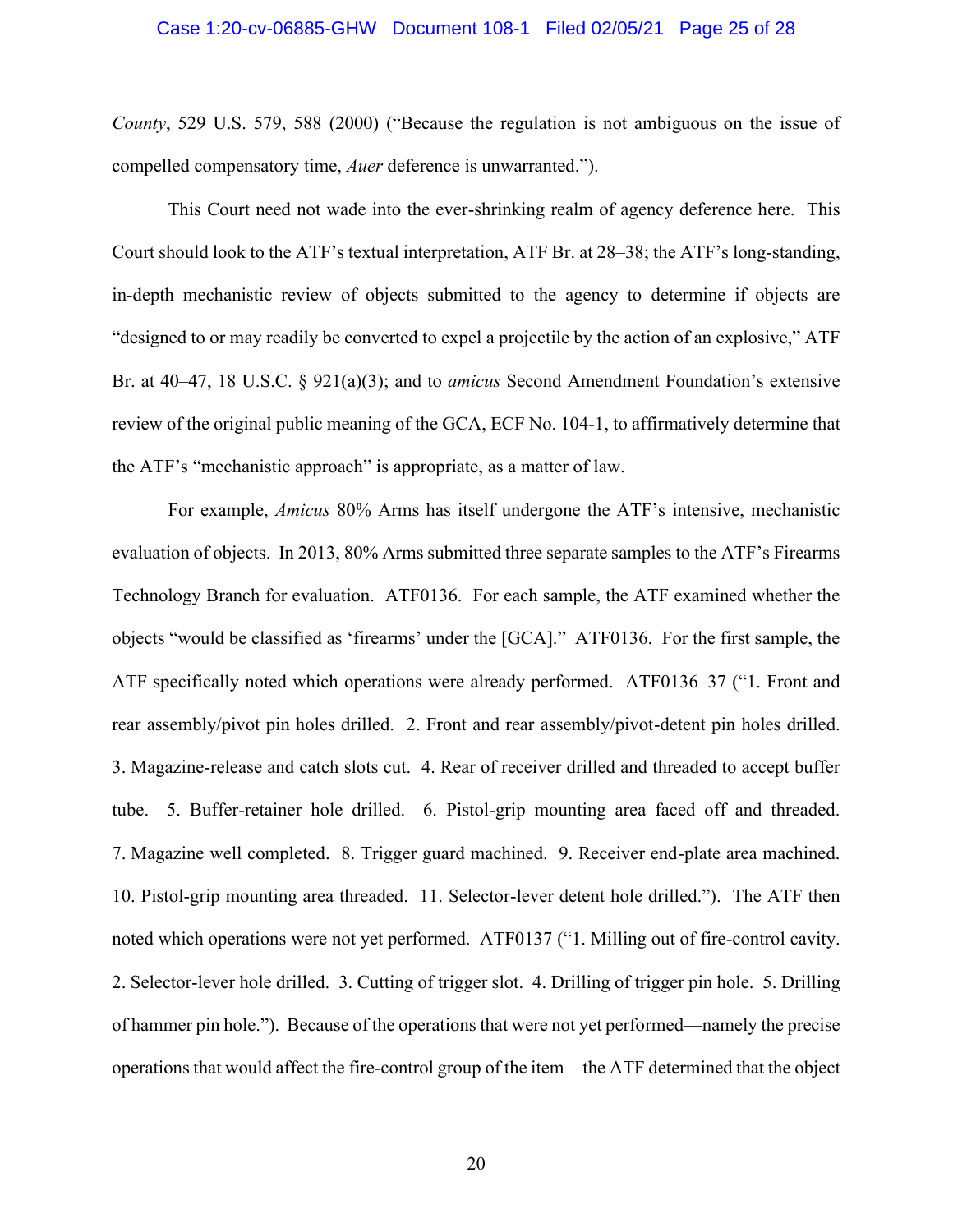### Case 1:20-cv-06885-GHW Document 108-1 Filed 02/05/21 Page 26 of 28

was not a "firearm" under the GCA. ATF0137. This process, however, is not a rubber stamp. In the same letter, the ATF determined that the second and third samples submitted by 80% Arms *were* in fact "firearms." ATF0137–38. The difference between the first sample, on one hand and the second and third samples, on the other hand, which constituted operations on the selector-lever hole (a hole on the side of a firearm receiver that allows the operator to select the fire-mode of the weapon) and some drilling into the fire-control cavity, led the ATF to determine, based on manufacturing process, that those samples were "firearms." ATF0137–38. Again, these differences, as the ATF has maintained for decades, amounted to some operations in the firecontrol cavity.

Petitioners have not met the high burden, under the APA, of demonstrating that the ATF's predictable and relied-upon treatment of Non-Firearm Objects "fails to meet statutory, procedural, or constitutional requirements." *Perales*, 948 F.2d at 1354. Instead, Petitioners propose an alternative application of the definition of "firearm," attempting to establish that it would be more reasonable to assess whether objects are "designed to or may readily be converted to expel a projectile by the action of an explosive," under a time-based approach. *See* ATF0387 (Petitioners proposal of an amendment to the definition of "firearm frame or receiver" in 27 C.F.R. § 478.11 to include "any such part . . . that, without the expenditure of substantial time and effort, can be converted for use in an assembled, operable firearm"). Not only is this approach significantly more subjective than the manufacturing approach, but Petitioners have also not established that the GCA, as a matter of law, requires the implementation of a subjective, time-based interpretation of the term "firearm." Further, even if Petitioners' interpretation was reasonable, this Court cannot substitute its judgment for that of the agency. *See Dept. of Homeland Security*, 140 S. Ct. at 1905. Unless this Court can establish that the ATF's treatment of Non-Firearm Objects is actually a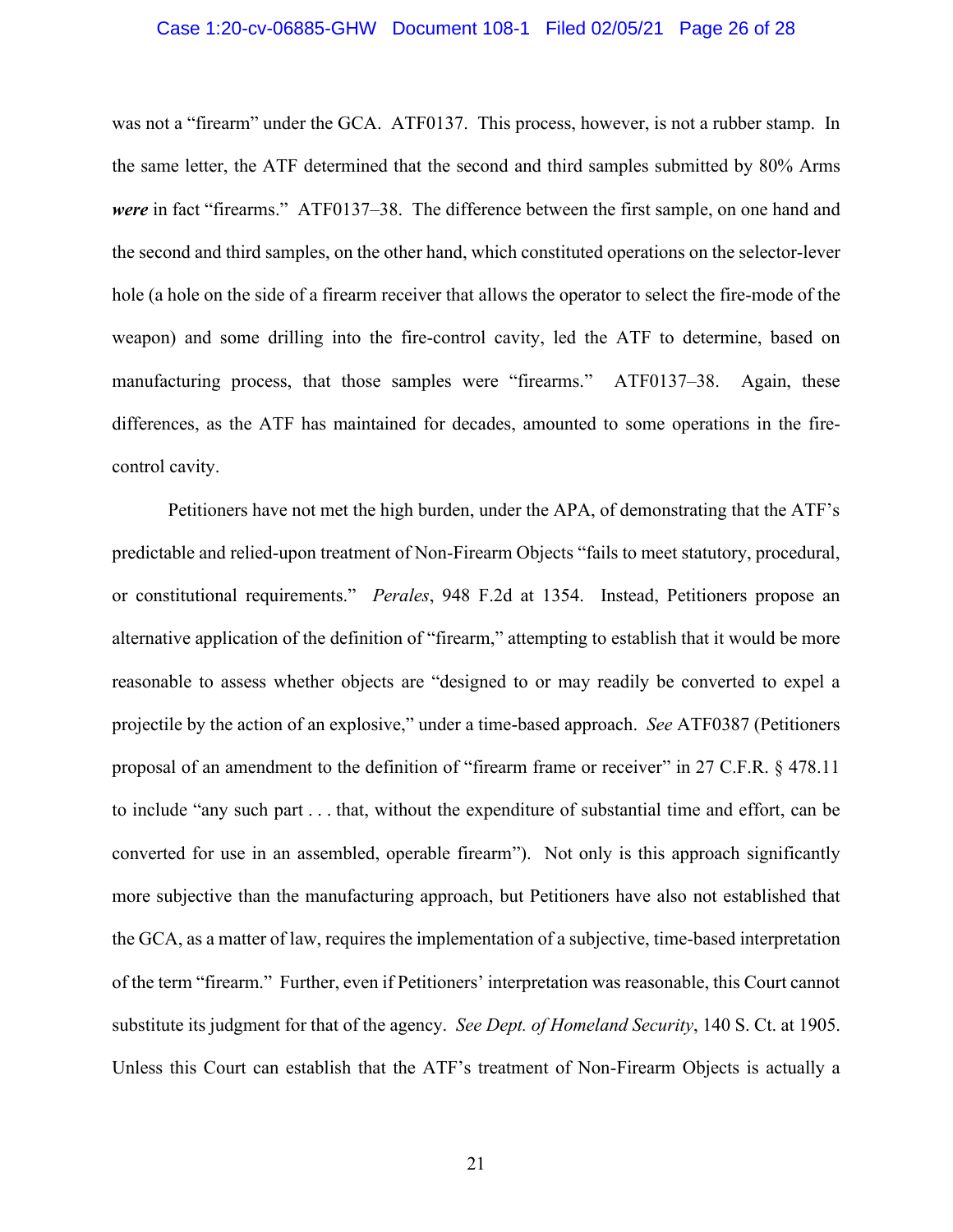violation of the GCA, this Court cannot require the ATF to embrace Petitioners' preferred alternative. Accordingly, based simply on the scope of the APA, and not on *Chevron* deference, this Court should determine that the ATF's application of the definition of "firearm" to not encompass Non-Firearm Objects is not arbitrary, capricious, or otherwise not in accordance with law.

## **CONCLUSION**

For the foregoing reasons, and those stated in Federal Defendants' Motion for Summary Judgment and Opposition to Petitioners' Motion for Summary Judgment, ECF Nos. 97–100, *Amici* respectfully request this Court enter summary judgment in favor of Federal Defendants on each of Petitioners' claims for relief.

DATED this 5th day of February 2021.

Respectfully Submitted,

*/s/ Cody J. Wisniewski*

Cody J. Wisniewski\* \*Admitted *Pro Hac Vice* David C. McDonald MOUNTAIN STATES LEGAL FOUNDATION 2596 South Lewis Way Lakewood, Colorado 80227 (303) 292-2021 cody@mslegal.org dmcdonald@mslegal.org

David D. Jensen DAVID JENSEN PLLC 33 Henry Street Beacon, New York 12508 (212) 380-6615 david@djensenpllc.com

*Attorneys for Amici Curiae*